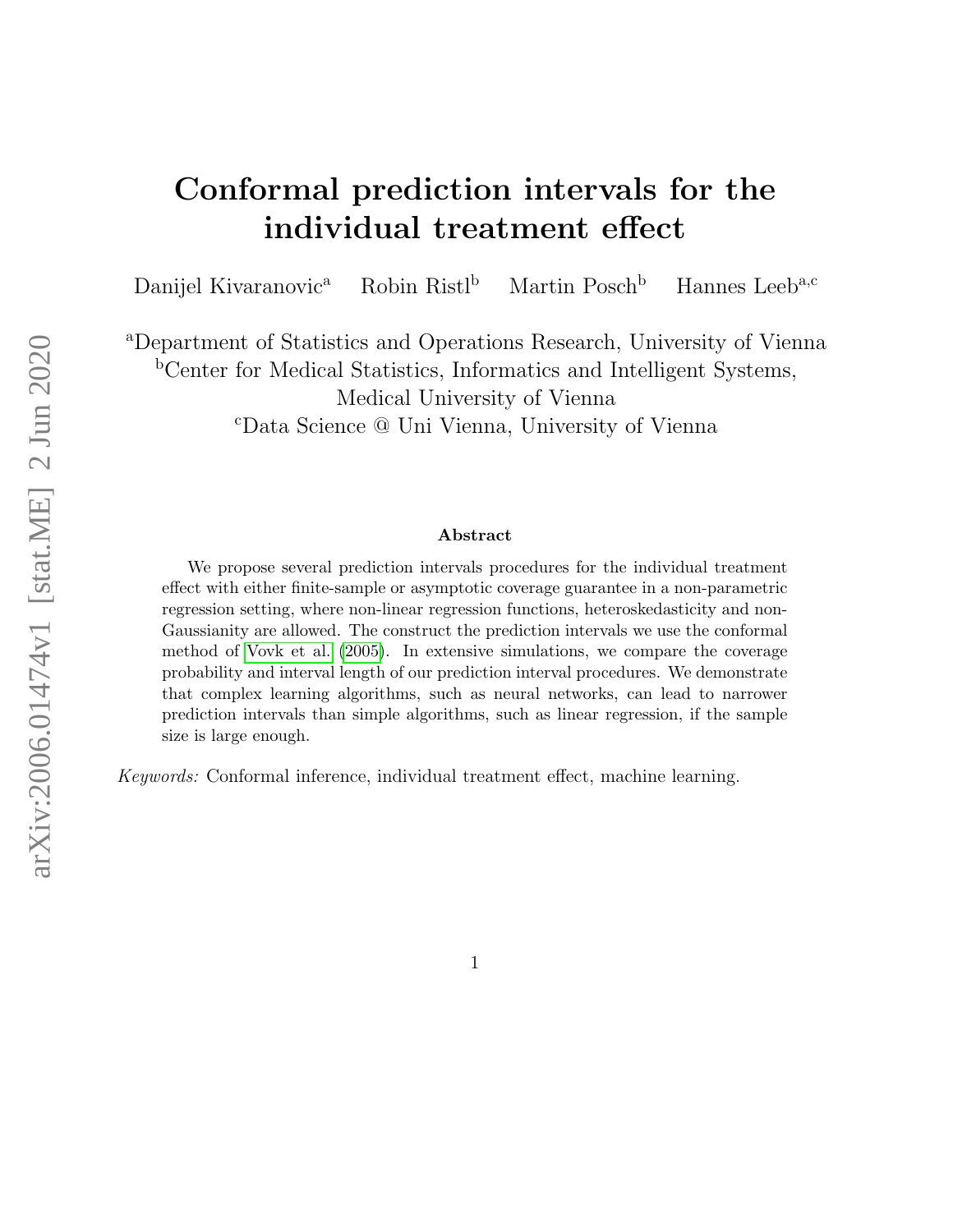## 1 Introduction

In usual randomized controlled clinical trials, the average treatment effect, averaged over the population under study, is estimated and used as predictor for the expected treatment effect in a new patient. However, treatment effects may depend on individual patient characteristics and the personalized medicine paradigm aims to tailor treatment decisions to these characteristics [\(Pellegrini et al., 2019;](#page-30-0) [Graf et al., 2020\)](#page-29-0). When comparing an experimental treatment to a control treatment, the relevant quantity to establish a personalized treatment decision is the so called individual treatment effect, defined as the difference between the patient's potential outcomes under treatment and under control [\(Rubin, 1974,](#page-30-1) [2005\)](#page-30-2). In this paper, we propose several prediction intervals for the individual treatment effect with either finite-sample or asymptotic coverage guarantee. Our intervals are valid in a non-parametric regression setting, where non-linear regression functions, heteroskedasticity and non-Gaussianity are allowed. The construction of our prediction intervals relies on the conformal method of [Vovk et al. \(2005\)](#page-31-0); [Shafer and Vovk \(2008\)](#page-31-1).

To predict individual treatment effects based on a set of co-variates, regression models for, both, the response under treatment and under control can be fitted. This can be achieved, for example, if interaction terms for the treatment group indicator and the considered predictive variables are included or if separate regression models for each treatment group are fitted. Alternatively, more complex non-parametric or machine-learning models can be applied to model non-linear associations [\(Lamont et al., 2018\)](#page-30-3). The expected individual treatment effect can then be estimated as difference of predictions under treatment and under control, given a patient's co-variate values.

In order to reliably apply this concept for decision making, the uncertainty attached to an estimated individual treatment effect needs to quantified. [Ballarini et al. \(2018\)](#page-29-1) studied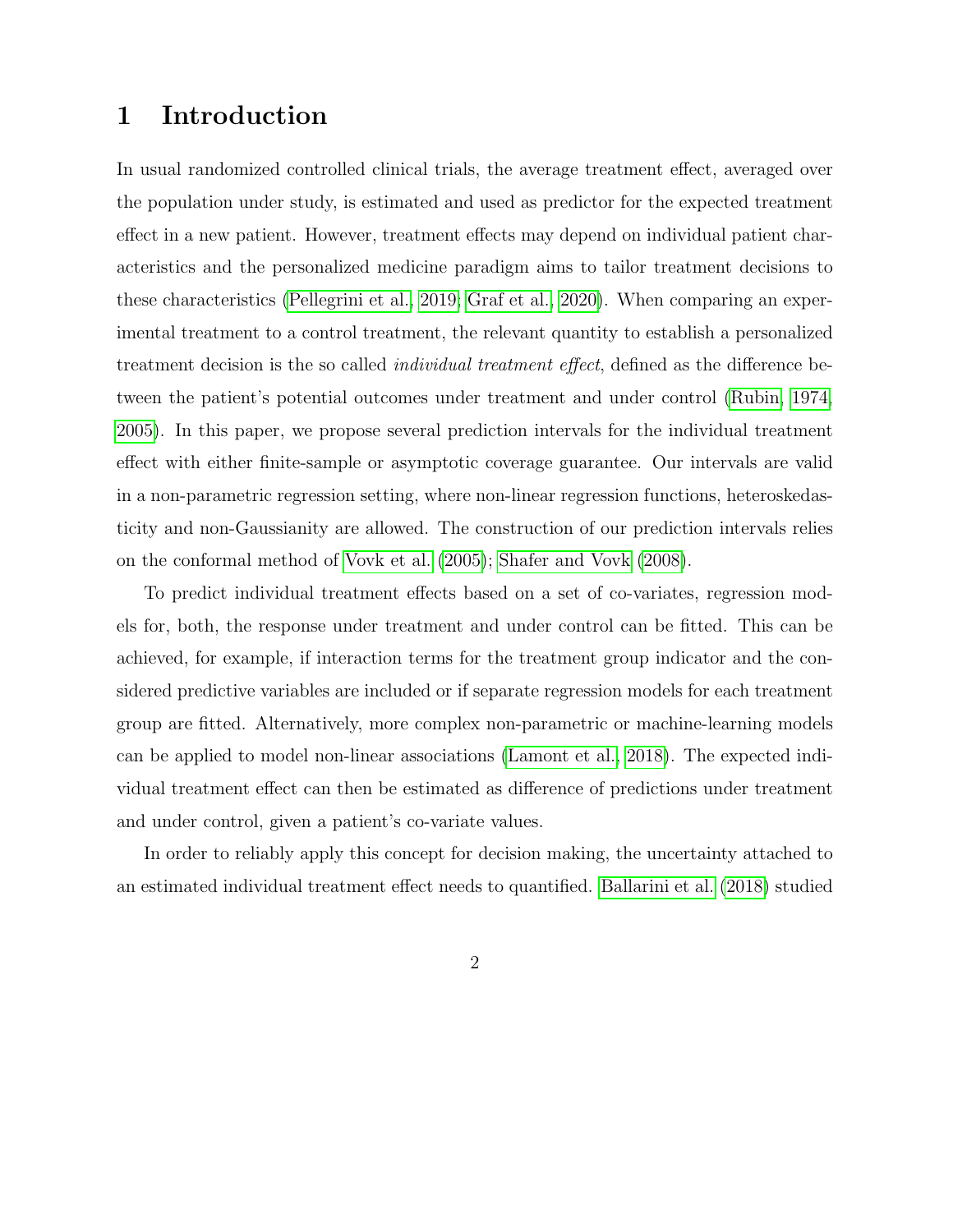the application of confidence intervals for expected individual treatment effects to select subgroups with improved treatment benefit. While this approach covers uncertainty due to the prediction model being estimated from a finite training sample, a complete assessment of uncertainty in an individual prediction needs to take into account the residual distribution of the effect, which comprises unexplained between-patient variability and within-patient variability. (The latter reflects the possibility that the same patient may respond differently to a treatment at different occasions; but only in rare settings which allow for repeated observations of the effect in the same patient these sources of variability may be identified separately [\(Senn, 2016\)](#page-31-2).)

A suitable way to communicate the extent of remaining uncertainty is in terms of prediction intervals. The calculation of individual prediction intervals from models for the individual treatment effect is complicated by the fact that usually each patient in the training data set is observed under one of the two treatment conditions only. Hence, residuals of the individual treatment effect cannot be observed. To overcome this problem, in this manuscript we propose a method to calculate prediction intervals for the individual treatment effect by an extension of the conformal inference framework towards the difference in hypothetical outcomes under two treatment conditions. Conformal inference allows to estimate intervals in the residual distribution of an arbitrary prediction model without distributional assumptions and take into account uncertainty in the model estimation procedure. The resulting intervals are exact in the sense that the average coverage probability across the studied population is controlled.

In Section [2](#page-3-0) we introduce the notation and present our main results: Theorem [1](#page-8-0) and [2](#page-8-1) provide prediction intervals with finite-sample coverage, and Theorem [3](#page-9-0) provides prediction intervals with asymptotic coverage. Theorem [1](#page-8-0) and [2](#page-8-1) have weaker assumptions but are therefore more conservative. Theorem [3](#page-9-0) has stronger assumptions, namely, consistency of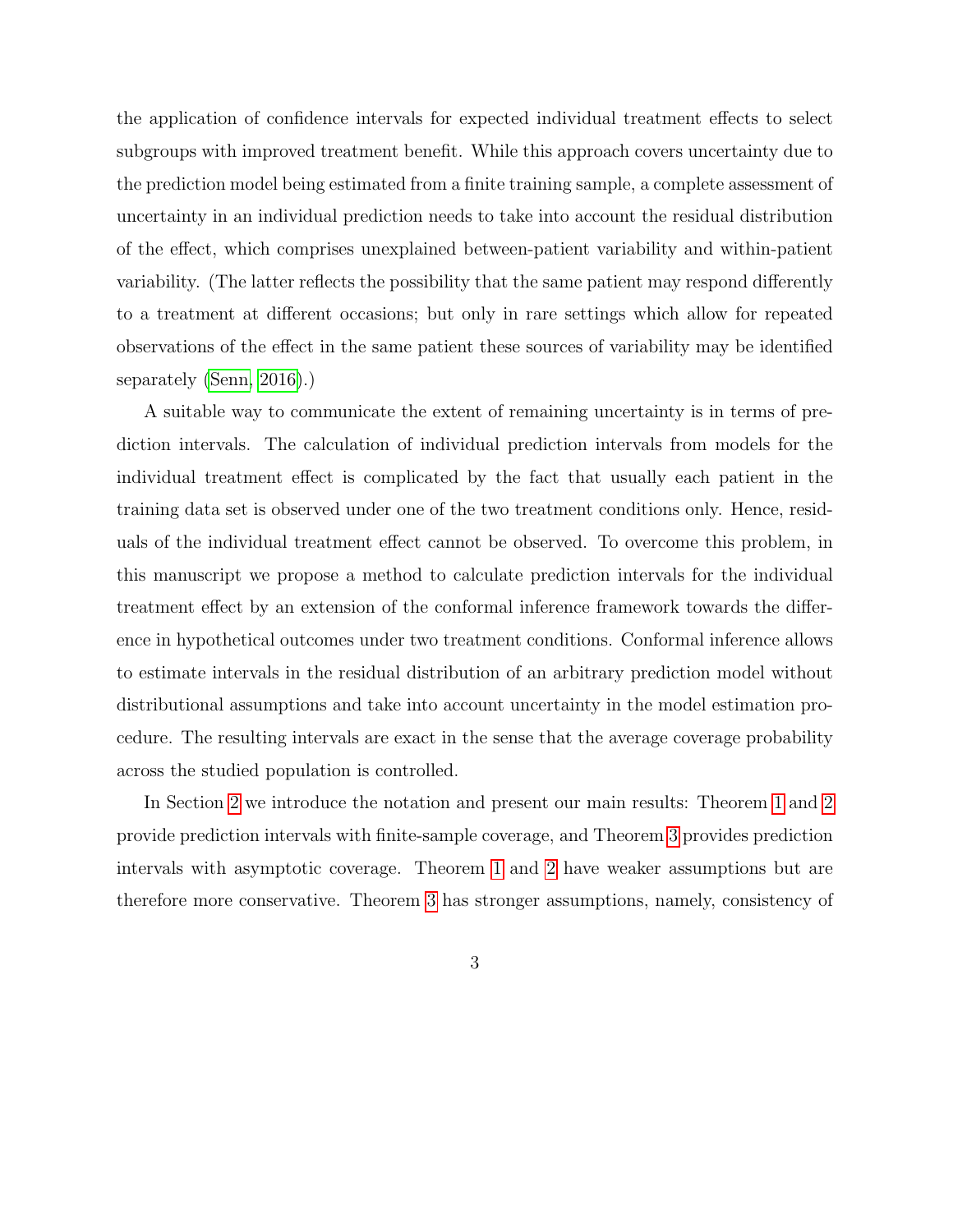the prediction procedure and Gaussian error distribution but provides considerably shorter intervals. All three theorems assume the existence of a prediction intervals procedure for the outcome conditional on the assigned treatment. In Section [3,](#page-10-0) we show how to construct such a prediction interval procedure using the conformal method. In Section [4](#page-14-0) we compare the intervals in several simulation settings. The paper ends with a discussion in Section [5.](#page-17-0) The proofs of all results are given in the appendix.

# <span id="page-3-0"></span>2 Prediction intervals for the individual treatment effect

#### 2.1 Notation and definitions

We denote by X the random covariate vector with values in  $\mathbb{R}^d$ ,  $d \in \mathbb{N}$ . Let T be the  $\{-1, 1\}$ valued random variable that indicates whether a patient was assigned to the treatment group  $(T = 1)$  or control group  $(T = -1)$ . We assume that the random variables X and T are independent. This means, patients are assigned to treatment or control group independent of their condition, which is described by  $X$ . (We note that this setting excludes stratified sampling, because it would introduce a dependence structure between X and T.) Let  $Y$  denote the real-valued outcome of interest. We can decompose  $Y$  into

$$
Y = f(X, T) + e_{X,T},
$$

where  $f(X,T) = \mathbb{E}(Y|X,T)$  is called the regression function and  $e_{X,T} = Y - \mathbb{E}(Y|X,T)$ the error. The X and T in the subscript of  $e_{X,T}$ , denote the dependence of  $e_{X,T}$  on X and T. Each patient is only assigned to one of the two treatment groups, which means that the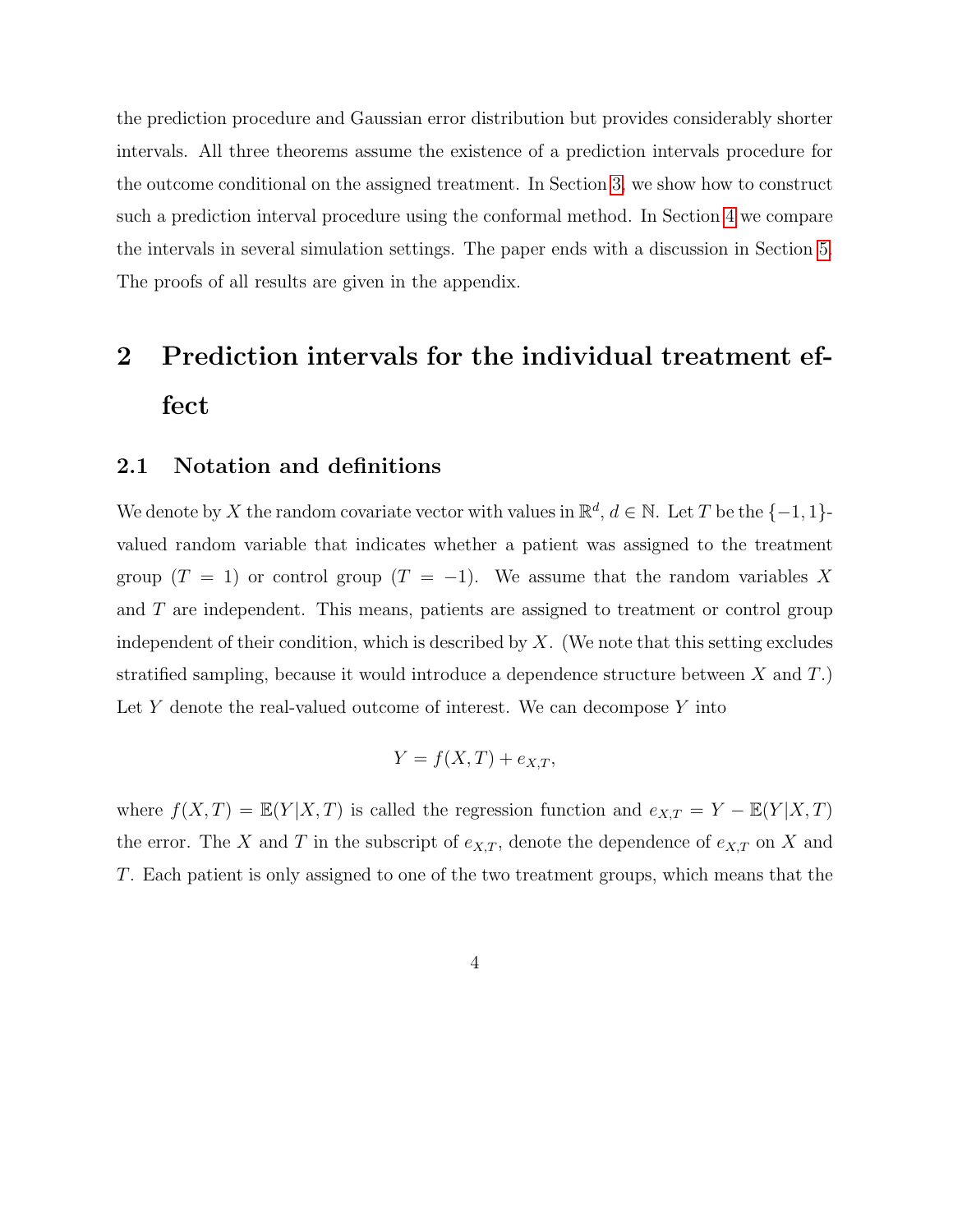random variable

$$
Y' = f(X, -T) + e_{X, -T}
$$

is not observable. Note that  $Y'$  denotes the outcome of the patient assigned to the opposite treatment group. The individual treatment effect  $\tau(X)$  is defined as  $T(Y - Y')$  or, equivalently,

$$
\tau(X) = f(X, 1) - f(X, -1) + e_{X,1} - e_{X, -1}.
$$

Clearly, because Y' is not observable,  $\tau(X)$  is also not observable. We note that  $\tau(X)$ is not to be confused with  $f(X, 1) - f(X, -1)$  which is also sometimes referred to as (predicted) individual treatment effect in the literature. Conditional on X,  $f(X, 1)$  –  $f(X, -1)$  is deterministic, while  $\tau(X)$  is still random because of the error  $e_{X,1}-e_{X,-1}$ . This also means that, in a well-defined setting, the length of confidence intervals for  $f(X, 1)$  –  $f(X, -1)$  converge to 0 as sample size grows while the length of prediction intervals for  $\tau(X)$  cannot converge to 0 because the variance of  $e_{X,1} - e_{X,-1}$  is not explainable. In Theorem [1](#page-8-0) we make no assumption about the distribution of  $e_{X,1}$  and  $e_{X,-1}$ , while Theorem [2](#page-8-1) requires conditional independence and Theorem [3](#page-9-0) conditional positive correlation given X, respectively. We note that conditional independence between  $e_{X,1}$  and  $e_{X,-1}$  given X is often considered as worst-case scenario, because unobserved explanatory variables typically cause a positive correlation structure between the errors.

Let  $D_n = ((X_i, Y_i, T_i))_{1 \leq i \leq n}$  denote a dataset of  $n \in \mathbb{N}$  observations, where the  $(X_i, T_i, Y_i)$ s are i.i.d. copies of  $(X, Y, T)$ . We only consider the non-degenerate case where  $0 <$  $\mathbb{P}(T=1)$  < 1. We denote by  $\mathbb{D}^n = (\mathbb{R}^d \times \mathbb{R} \times \{-1,1\})^n$  the range of  $D_n$ . Throughout this paper,  $(X, Y, T)$  denotes a new observation that is independent of  $D_n$ . Let  $\alpha \in (0, 1)$  be the confidence level. We cannot define a prediction interval procedure for the individual treatment effect  $\tau(X)$  based on the unobservable vector  $(\tau(X_1), \ldots, \tau(X_n))'$ . Therefore, we propose to construct a prediction interval  $[l_{D_n}(X, -1), u_{D_n}(X, -1)]$  for Y conditional on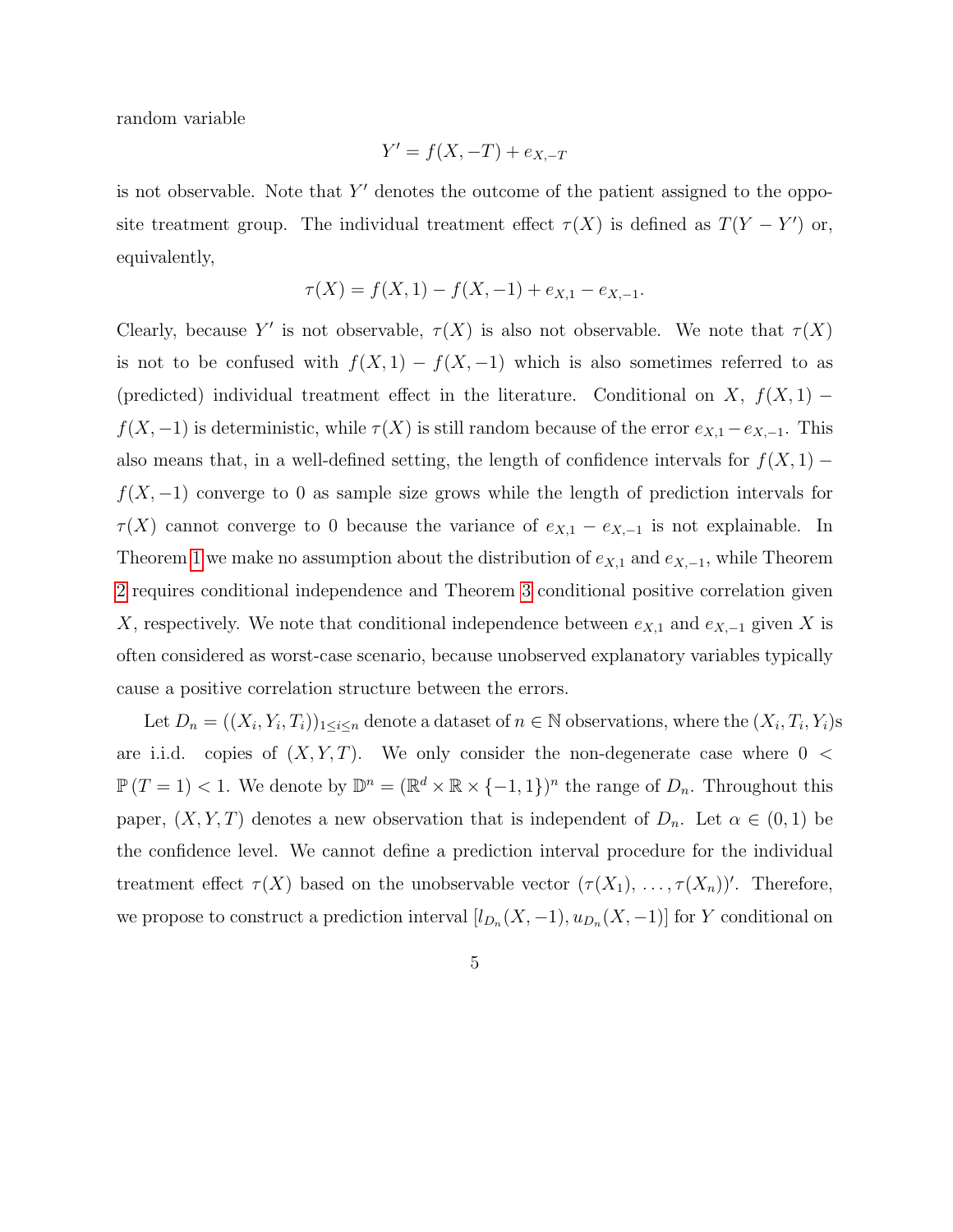the event  $\{T = -1\}$  and another prediction interval  $[l_{D_n}(X, 1), u_{D_n}(X, 1)]$  for Y conditional on the event  $\{T = 1\}$ . Then, we combine these two prediction intervals to obtain a prediction interval for  $\tau(X)$ . In Section [3,](#page-10-0) we show how to modify the conformal method [\(Vovk](#page-31-0) [et al. \(2005\)](#page-31-0); [Shafer and Vovk \(2008\)](#page-31-1)) to construct prediction intervals for Y with coverage probability  $1 - \alpha$  conditional on  $\{T = -1\}$  and  $\{T = 1\}$ , respectively. The construction of these intervals merely requires i.i.d. data and no further assumption on the distribution of the data or the learning algorithm.

The accuracy of the proposed procedure (in terms of coverage probability and interval length), depends on how accurately we can estimate the regression function  $f(x, t)$  and how accurately we can estimate the conditional distribution of  $e_{X,T}$  conditional on X and T.

<span id="page-5-0"></span>**Definition 1.** A prediction procedure  $\mathcal{A}_n$  is a mapping from  $\mathbb{D}^n$  into the set of all measurable functions  $\{f : \mathbb{R}^d \times \{-1,1\} \to \mathbb{R}\}.$  We set

$$
f_{D_n} = \mathcal{A}_n(D_n).
$$

We say that  $\mathcal{A}_n$  is a consistent prediction procedure if for any compact set  $K \subseteq \mathbb{R}^d$  and any  $\epsilon > 0$ 

$$
\mathbb{P}\left(\sup_{(x,t)\in K\times\{-1,1\}}|f_{D_n}(x,t)-f(x,t)|<\epsilon\right)\to 1 \quad as\ n\to\infty.
$$

Typically, the efficacy of the treatment  $t$  interacts with the covariate vector  $x$ . In the following, we give examples of prediction procedures  $A_n$  that model these interactions. Furthermore, we discuss when these procedures are consistent in the sense of Definition [1:](#page-5-0)

(i) The least squares method is the most common and most frequently used prediction procedure. The function  $f_{D_n}$  is of the form

$$
f_{D_n}(x,t) = \hat{\beta}_0 + \hat{\beta}_1 t + \sum_{i=1}^d \hat{\gamma}_i x_i + t \sum_{i=1}^d \hat{\delta}_i x_i,
$$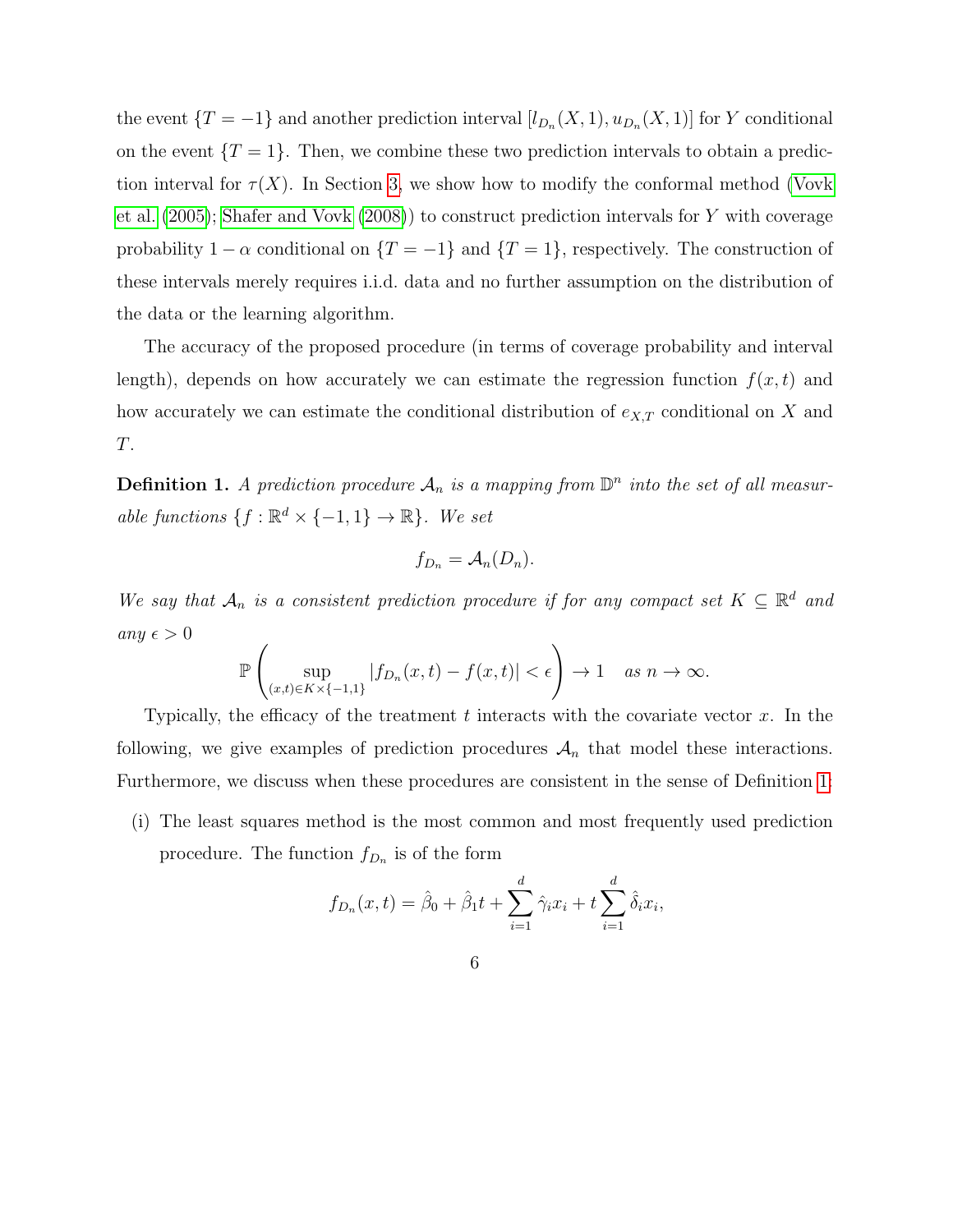where the  $\hat{\beta}$ s,  $\hat{\gamma}$ s and  $\hat{\delta}$ s are chosen by minimizing the mean squared error on the dataset  $D_n$ . Interactions between x and t are explicitly modeled by the last sum. The linear least squares method is only consistent if the regression function  $f(x, t)$  is a linear function of x and t and the components of x only interact with t.

(ii) Kernel regression is a non-parametric prediction procedure. The function  $f_{D_n}$  is defined as

$$
f_{D_n}(x,t) = \sum_{i=1}^n Y_i \hat{w}_i(x,t),
$$

where the  $\hat{w}_i$ s are  $D_n$ -depended weight functions such that  $\hat{w}_i(x,t)$  is large if  $(x,t)$  is close to  $(X_i, T_i)$  and small if  $(x, t)$  is far from  $(X_i, T_i)$ . Interaction between x and t are implicitly modeled by the data-dependent weight functions. Sufficient conditions for consistency of kernel regression methods are given in [Stone \(1977\)](#page-31-3).

(iii) The neural network is a prediction procedure that has recently gained a lot of attention because of its predictive performance. A standard neural network  $f_{D_n}$  with one hidden layer, with  $k \in \mathbb{N}$  nodes and non-linear activation function  $\sigma : \mathbb{R} \to \mathbb{R}$  is defined as

$$
f_{D_n}(x,t) = \hat{W}_2 \sigma(\hat{W}_1(x',t)'+\hat{b}_1) + \hat{b}_2,
$$

where  $\hat{W}_1$  is a  $D_n$ -dependent  $k \times (d+1)$  weight matrix;  $\hat{b}_1$  is a  $D_n$ -dependent kdimensional bias vector;  $\sigma$  is applied component-wise;  $\hat{W}_2$  is a  $D_n$ -dependent  $1 \times k$ weight matrix and  $\hat{b}_2$  is a  $D_n$ -dependent 1-dimensional bias vector. A neural network is called deep, if the number of hidden layers and hidden nodes is large. The larger the network, the more interactions between  $x$  and  $t$  can be modeled. Neural networks are widely known as universal approximators [\(Cybenko, 1989;](#page-29-2) [Hornik et al., 1989\)](#page-30-4) and, more recently, consistency properties from statistical perspective have been analyzed by [Bauer and Kohler \(2019\)](#page-29-3).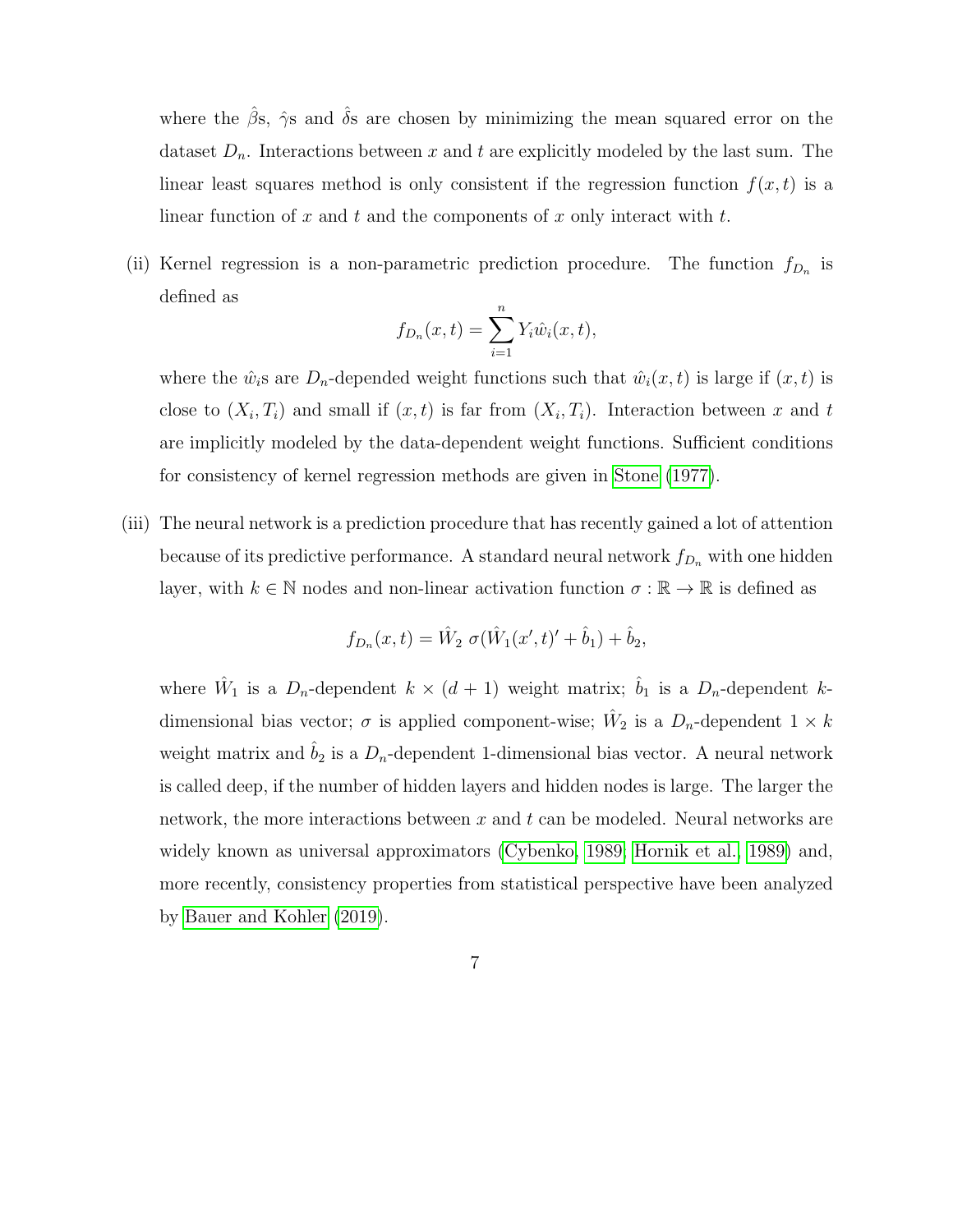Note that if the sample size  $n$  is small, some prediction procedures are not well defined (e.g. if the number of parameters in a linear regression model is larger than  $n$ ). In such cases,  $f_{D_n}$  is simply to be interpreted as the 0 function.

<span id="page-7-0"></span>**Definition 2.** An interval procedure  $\mathcal{P}_n$  is a mapping from  $\mathbb{D}^n$  into the set of all pairs of ordered measurable functions  $\{(l, u) : l, u : \mathbb{R}^d \times \{-1, 1\} \to \mathbb{R}, l \leq u\}$ . We set

$$
(l_{D_n}, u_{D_n}) = \mathcal{P}_n(D_n).
$$

We say that  $\mathcal{P}_n$  is a T-conditional prediction-interval procedure at level  $1 - \alpha$ , if for all  $n \in \mathbb{N}$ 

$$
\mathbb{P}\left(Y \in [l_{D_n}(X,T), u_{D_n}(X,T)] \mid T=t\right) \ge 1-\alpha, \quad t \in \{-1,1\}.
$$

The standard conformal method allows to construct unconditional prediction intervals only under the assumption that the data is i.i.d.. In Section [3,](#page-10-0) we show how to modify the conformal method to obtain a T-conditional prediction-interval procedure in the sense of Definition [2.](#page-7-0)

### 2.2 Theoretical results

We propose prediction intervals for  $\tau(X)$  that either control finite sample coverage or asymptotic coverage.

**Definition 3.** Let  $\Gamma_{D_n} : \mathbb{R}^d \to \{[a, b] : a \leq b\}$  be an interval-valued function that depends on  $D_n$ .  $\Gamma_{D_n}(X)$  is called a prediction interval for the individual treatment effect  $\tau(X)$  at level  $1 - \alpha$ , if for all  $n \in \mathbb{N}$ 

<span id="page-7-1"></span>
$$
\mathbb{P}(\tau(X) \in \Gamma_{D_n}(X)) \ge 1 - \alpha. \tag{1}
$$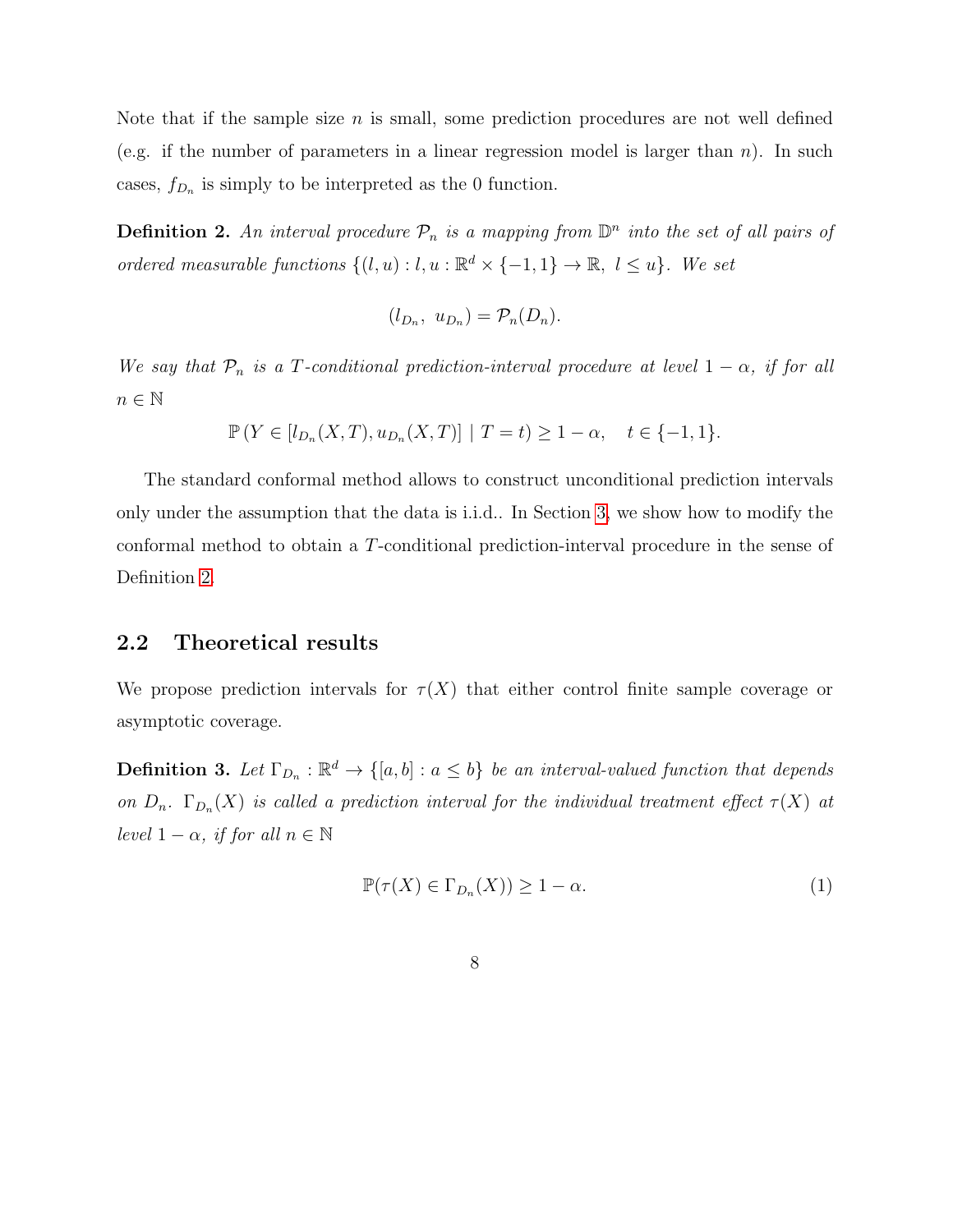We say that  $\Gamma_{D_n}(X)$  is an asymptotically valid prediction interval for  $\tau(X)$  at level  $1-\alpha$ , if

$$
\lim_{n \to \infty} \mathbb{P}(\tau(X) \in \Gamma_{D_n}(X)) \ge 1 - \alpha.
$$
 (2)

In all of the following results, we assume that we have a prediction T-conditional prediction-interval procedure  $\mathcal{P}_n$  in the sense of Definition [2.](#page-7-0) Construction of such a procedure is described in Section [3.](#page-10-0) We note that the following results hold for any T-conditional prediction-interval procedure  $\mathcal{P}_n$  (not necessarily based on the method proposed in Section [3\)](#page-10-0).

The first result only requires the i.i.d. assumption and a T-conditional predictioninterval procedure at level  $1 - \alpha/2$ .

<span id="page-8-0"></span>**Theorem 1.** Let  $\mathcal{P}_n$  be a T-conditional prediction-interval procedure at level  $1 - \alpha/2$  in the sense of Definition [2.](#page-7-0) Set  $(l_{D_n}, u_{D_n}) = \mathcal{P}_n(D_n)$  and

<span id="page-8-2"></span>
$$
\Gamma_{D_n}(X) = [l_{D_n}(X, 1) - u_{D_n}(X, -1), u_{D_n}(X, 1) - l_{D_n}(X, -1)].
$$
\n(3)

Then  $\Gamma_{D_n}(X)$  is a prediction interval for  $\tau(X)$  at level  $1-\alpha$ .

In this result,  $\Gamma_{D_n}(X)$  controls coverage at level  $1 - \alpha$ , but  $\mathcal{P}_n$  is a T-conditional prediction-interval procedure at level  $1 - \alpha/2$ . We can improve this result (in terms of interval length) by assuming conditional independence of the errors  $e_{X,-1}$  and  $e_{X,1}$  given X. Under this additional assumption, a T-conditional prediction-interval procedure at level  $\sqrt{1-\alpha}$  (which is strictly smaller than  $1-\alpha/2$  for all  $\alpha \in (0,1)$ ) is sufficient such that inequality [\(1\)](#page-7-1) continues to hold.

<span id="page-8-1"></span>**Theorem 2.** Let  $\mathcal{P}_n$  be a T-conditional prediction-interval procedure at level  $\sqrt{1-\alpha}$  in the sense of Definition [2.](#page-7-0) Assume that  $e_{X,-1}$  and  $e_{X,1}$  are conditionally independent given X.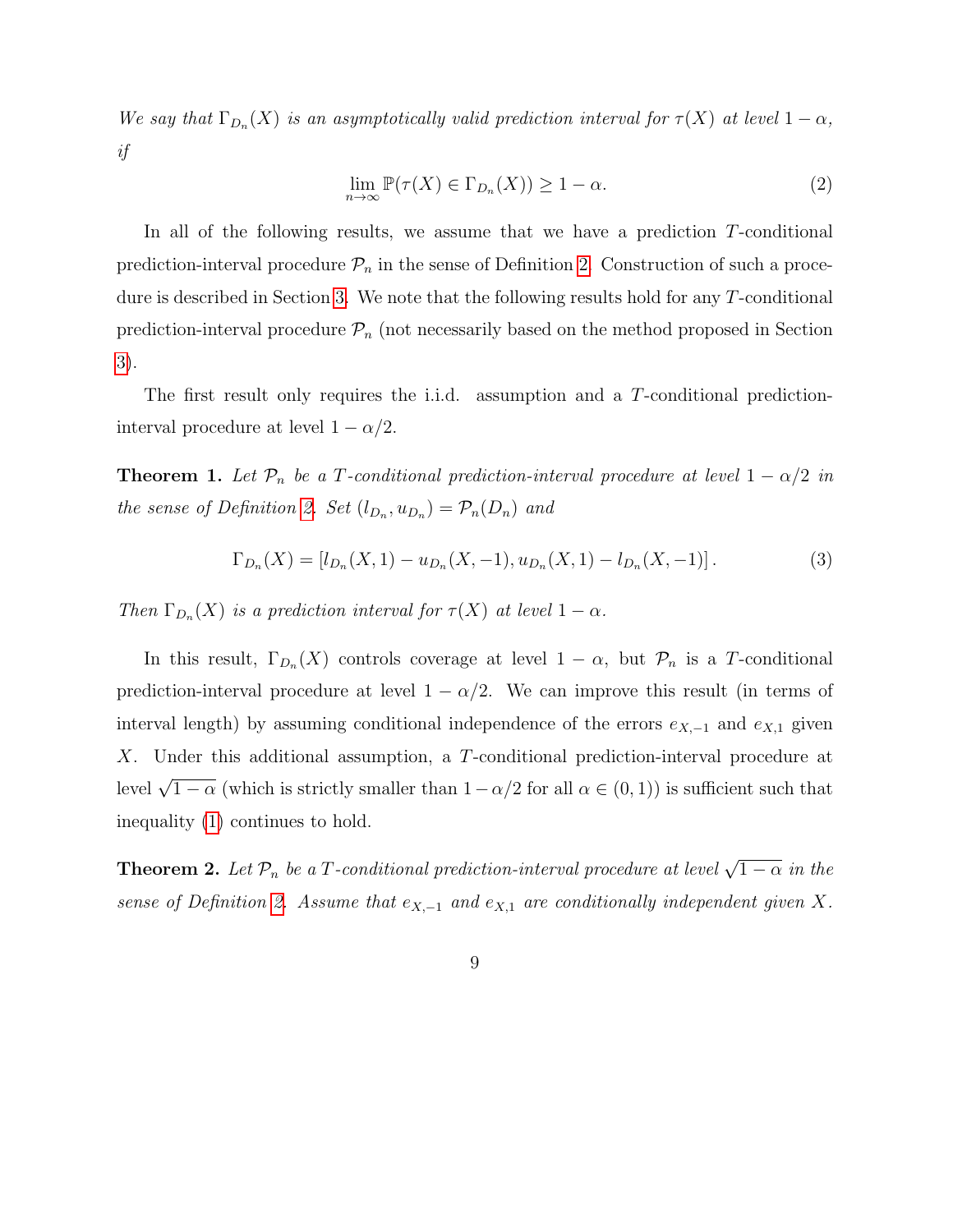Set  $(l_{D_n}, u_{D_n}) = \mathcal{P}_n(D_n)$  and let  $\Gamma_{D_n}(X)$  be defined as in [\(3\)](#page-8-2). Then  $\Gamma_{D_n}(X)$  is a prediction interval for  $\tau(X)$  at level  $1 - \alpha$ .

Both, Theorem [1](#page-8-0) and [2,](#page-8-1) have strong finite-sample coverage claims under minimal assumptions. Thus, it is not surprising that these intervals are conservative in certain situations. This is especially the case if the true regression function  $f(x, t)$  is simple and easy to estimate (see the simulations of Section [4\)](#page-14-0). In Theorem [1](#page-8-0) and [2](#page-8-1) we made no assumption on the accuracy of the estimated regression function  $f_{D_n}(x,t)$ . This means that these intervals do not only take the variance of the error  $e_{X,1} - e_{X,-1}$  but also the estimation error of  $f_{D_n}(x,t)$  into account.

The intervals of the next result are much shorter, but the assumptions are considerable stronger and the coverage claim is weaker.

<span id="page-9-0"></span>**Theorem 3.** Let  $A_n$  a be consistent prediction procedure as given in Definition [1.](#page-5-0) Let  $\mathcal{P}_n$ be a T-conditional prediction-interval procedure at level  $1 - \alpha$  as given in Definition [2.](#page-7-0) Set  $(l_{D_n}, u_{D_n})$  and suppose that

<span id="page-9-1"></span>
$$
\mathbb{P}\left(l_{D_n}(X,T) \le f_{D_n}(X,T)\le u_{D_n}(X,T)\right) = 1.
$$
\n(4)

Assume that conditional on X,  $(e_{X,1}, e_{X,-1})'$  is multivariate normal-distributed with  $Var(e_{X,1}) =$  $Var(e_{X,-1})$  and non-negative covariance. For  $t \in \{-1,1\}$ , set

$$
\tilde{l}_{D_n}(X,t) = f_{D_n}(X,t) - \frac{f_{D_n}(X,t) - l_{D_n}(X,t)}{\sqrt{2}};
$$
  

$$
\tilde{u}_{D_n}(X,t) = f_{D_n}(X,t) + \frac{u_{D_n}(X,t) - f_{D_n}(X,t)}{\sqrt{2}}
$$

and

$$
\Gamma_{D_n}(X) = \left[ \tilde{l}_{D_n}(X,1) - \tilde{u}_{D_n}(X,-1), \tilde{u}_{D_n}(X,1) - \tilde{l}_{D_n}(X,-1) \right].
$$

Then  $\Gamma_{D_n}(X)$  is an asymptotically valid prediction interval for  $\tau(X)$  at level  $1-\alpha$ .

10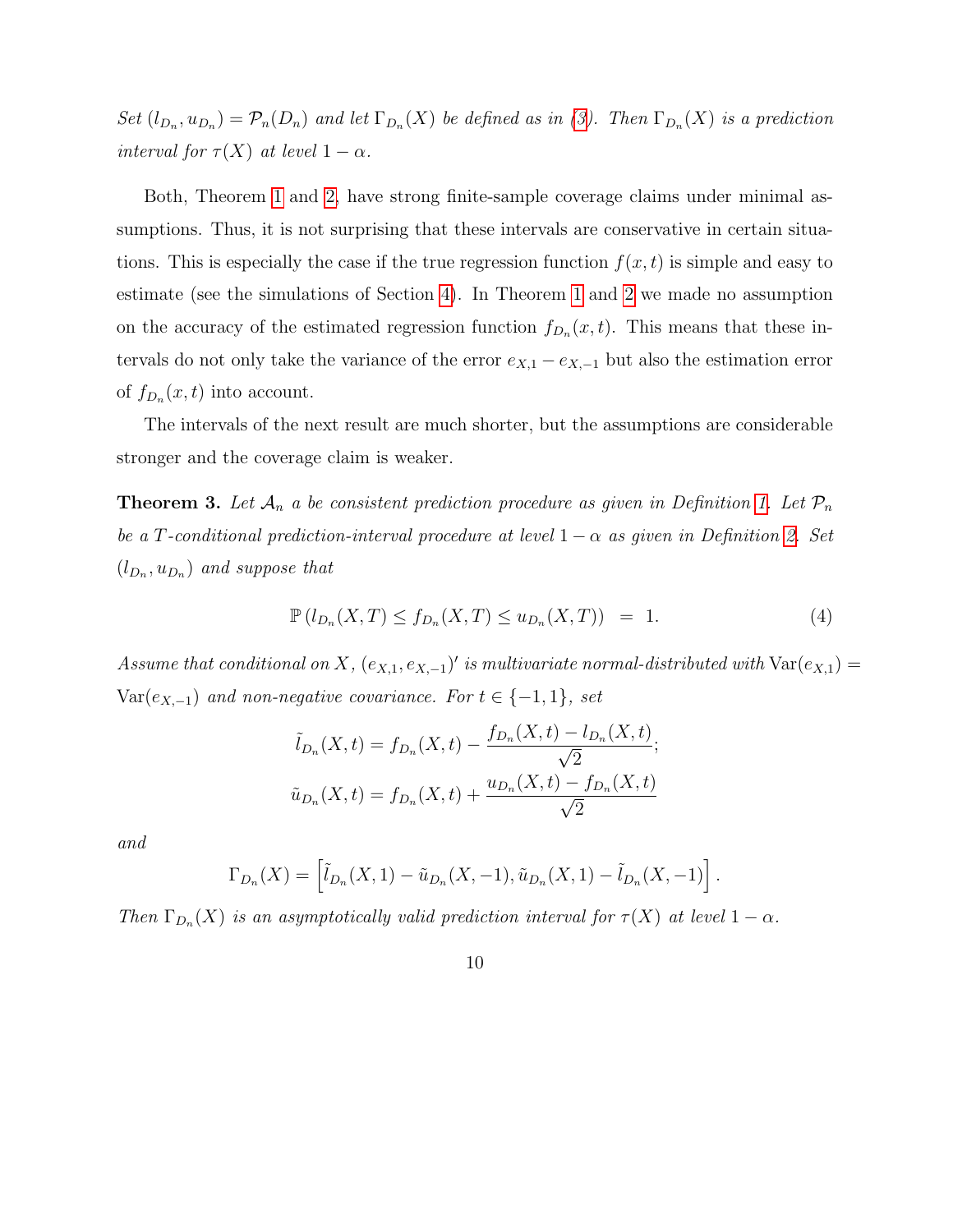An inspection of the proof and the remark after Lemma [1](#page-22-0) shows that if the errors  $e_{X,-1}$  and  $e_{X,1}$  are negatively correlated then Theorem [3](#page-9-0) continuous to hold if we omit the factor  $\sqrt{2}$  in the definition of  $\tilde{l}_{D_n}(X,t)$  and  $\tilde{u}_{D_n}(X,t)$ . (This means,  $\tilde{l}_{D_n}(X,t)$  and  $\tilde{u}_{D_n}(X,t)$ reduces to  $l_{D_n}(X,t)$  and  $u_{D_n}(X,t)$ , respectively.)

Because  $\mathcal{A}_n$  is a consistent prediction procedure, the proof of the theorem basically reduces to showing an elementary probabilistic inequality for Gaussian random variables which is given in Lemma [1](#page-22-0) of the appendix.

## <span id="page-10-0"></span>3 T-conditional prediction-interval procedures

Conformal prediction intervals control coverage marginally [\(Vovk et al., 2005\)](#page-31-0). But it is straightforward to construct conformal prediction intervals with coverage conditional on any event with positive probability. Loosely speaking, one only needs to apply the conformal method "conditional" on the event of interest. For completeness, this section describes in detail how to apply the conformal method to construct T-conditional prediction-interval procedures  $P_n$  in the sense of Definition [2.](#page-7-0) Because computation of conformal prediction intervals is expensive and infeasible in certain situations, we also show how to adapt the "split-conformal" procedure [\(Lei et al. \(2018\)](#page-30-5)). Computation of the "split-conformal" prediction intervals is much cheaper but the resulting intervals are typically longer.

### 3.1 Nonconformity measures and scores

In the following, we define the terms conformal procedure, nonconformity measure and nonconformity score.

<span id="page-10-1"></span>**Definition 4.** A conformal procedure  $\mathcal{M}_n$  is a mapping from  $\mathbb{D}^n$  into the set of measurable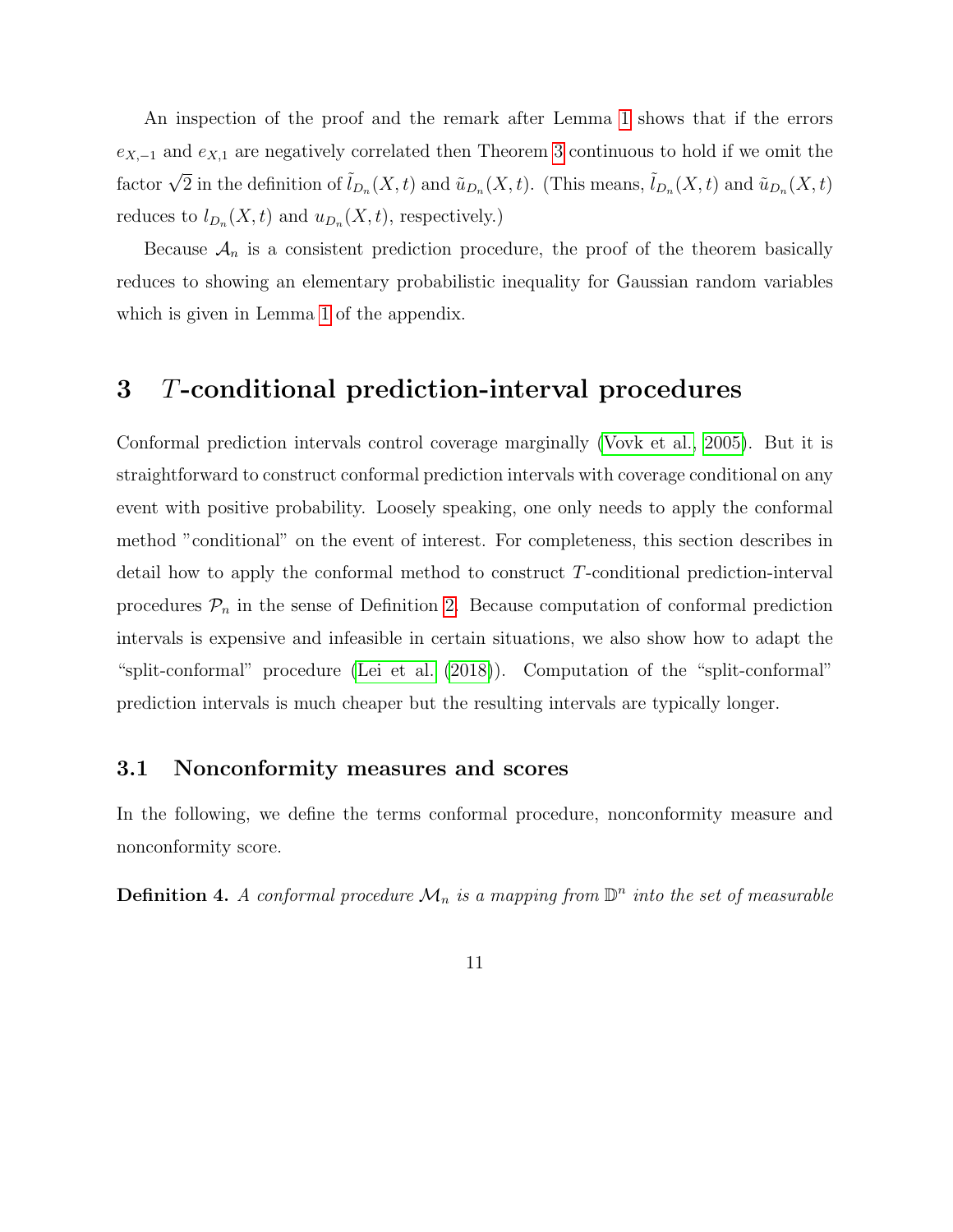functions  $\{m : \mathbb{D} \to [0, \infty)\}\$ . We set

$$
m_{D_n} = \mathcal{M}_n(D_n),
$$

where we call  $m_{D_n}$  the nonconformity measure and  $m_{D_n}(x, y, t)$  the nonconformity score of the observation  $(x, y, t) \in \mathbb{D}$ .

 $\mathcal{M}_n$  is called permutation invariant if, for any  $n \in \mathbb{N}$ , for any permutation  $\sigma_n$ :  $\{1,\ldots,n\}$   $\rightarrow$   $\{1,\ldots,n\}$  and for any  $(x,y,t) \in \mathbb{D}$ ,

$$
\mathbb{P}\left(m_{D_n}(x,y,t)=m_{D_{n,\sigma_n}}(x,t)\right) = 1.
$$

where  $D_{n,\sigma_n} = ((X_{\sigma_n(1)}, Y_{\sigma_n(1)}, T_{\sigma_n(1)}), \ldots, (X_{\sigma_n(n)}, Y_{\sigma_n(n)}, T_{\sigma_n(n)})).$ 

In the following, we give examples of different nonconformity measures.

Example 1 (Absolute residuals). The simplest nonconformity measure is given by

$$
m_{D_n}(x, y, t) = |y - f_{D_n}(x, t)|.
$$

However, this measure is not optimal if the conditional variance of Y given X and T is not constant, i.e., if the error  $e_{X,T}$  is heteroscedastic.

Example 2 (Absolute standardized residuals). To take heteroscedasticity into account, one can define the nonconformity measure as

$$
m_{D_n}(x, y, t) = |y - f_{D_n}(x, t)| / \sigma_{D_n}(x, t),
$$

where  $\sigma_{D_n}^2(x,t)$  is an estimator for the conditional variance of Y conditional on X and T. Typically, a kernel-based algorithm is used to obtain  $\sigma_{D_n}^2(x,t)$ .

Example 3 (ML-based measures). Modern machine learning algorithms, such as neural networks, are able to estimate the distribution of the error  $e_{X,t}$  and one can define nonconformity measures tailored to these algorithms as shown in [Kivaranovic et al.](#page-30-6) [\(2019\)](#page-30-6); [Romano et al.](#page-30-7) [\(2019\)](#page-30-7).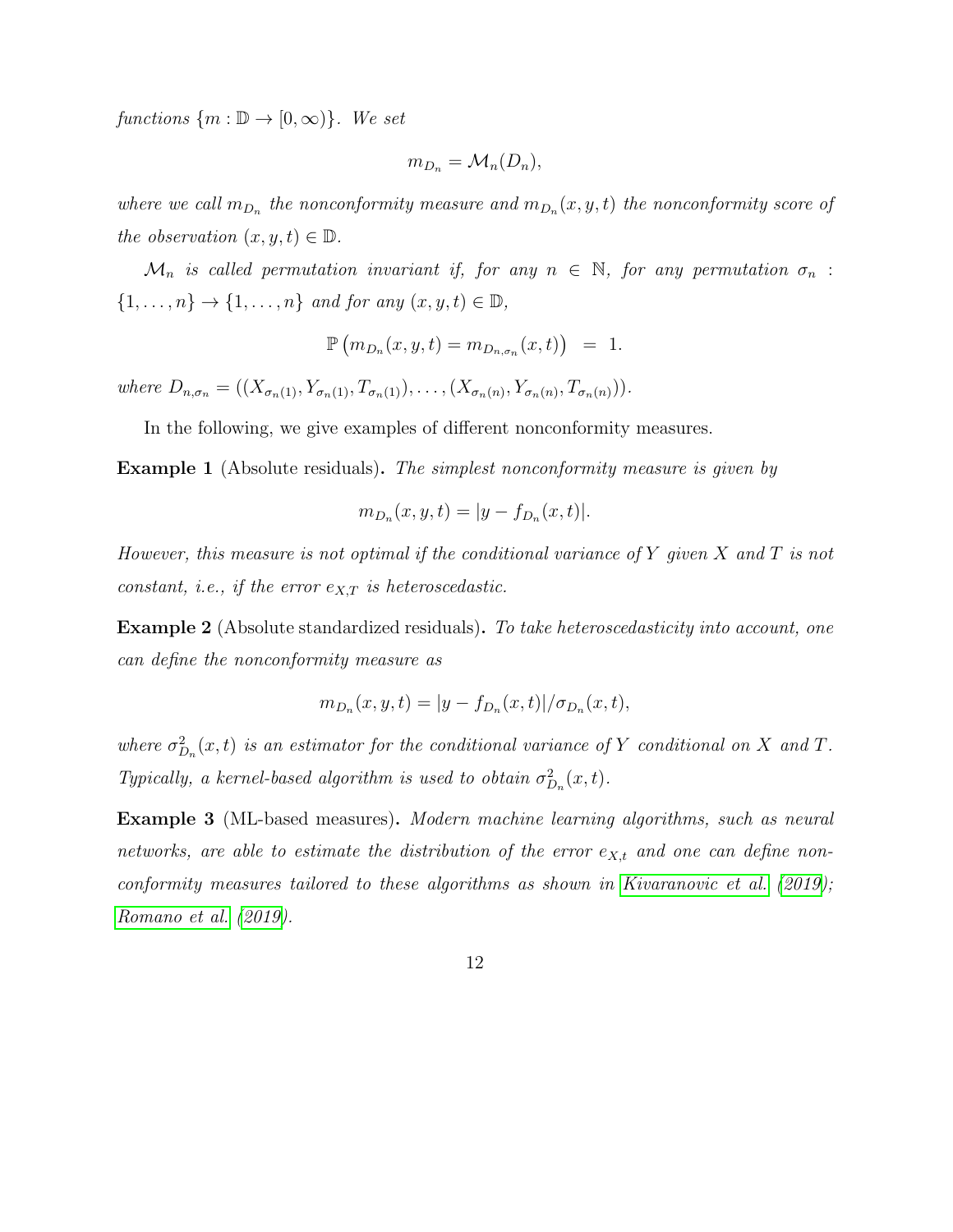Note that the conformal procedure in these examples are permutation invariant, if the corresponding estimation procedures are permutation invariant.

#### <span id="page-12-2"></span>3.2 T-conditional conformal prediction intervals

Let  $D_{n+1}(y)$  denote the augmented dataset which contains  $D_n$  and the pseudo observation  $(X, y, T)$ , where  $y \in \mathbb{R}$ . Recall that

$$
m_{D_{n+1}(y)} = \mathcal{M}_{n+1}(D_{n+1}(y)),
$$

is the nonconformity measure of the conformal procedure  $\mathcal{M}_{n+1}$  evaluated at  $D_{n+1}(y)$ . Denote by  $D_{n+1,T}(y)$  the subset of observations in  $D_{n+1}(y)$  with treatment equal to T. Note that  $D_{n+1,T}(y)$  is non-empty because  $(X, y, T)$  is always contained. For ease of notation, we set

<span id="page-12-1"></span>
$$
m_{D_{n+1}(y)}(D_{n+1,T}(y)) = \left\{ m_{D_{n+1}(y)}((\tilde{X}, \tilde{Y}, \tilde{T})) : (\tilde{X}, \tilde{Y}, \tilde{T}) \in D_{n+1,T}(y), \ \tilde{T} = T \right\},\tag{5}
$$

this means,  $m_{D_{n+1}(y)}(D_{n+1,T}(y))$  is the set of nonconformity scores of the nonconformity measure  $m_{D_{n+1}(y)}$  evaluated on the random variables in  $D_{n+1,T}(y)$ . Denote by  $R_{D_{n+1}(y)}(y)$ the rank of  $m_{D_{n+1}(y)}(X, y, T)$  among the random variables in  $m_{D_{n+1}(y)}(D_{n+1,T}(y))$ . In case of ties, we use a data-independent tie-breaking rule. Let  $N_T = \sum_{i=1}^n \mathbb{1}_{\{T_i = T\}}$  and set

<span id="page-12-0"></span>
$$
\Gamma_{D_n}^F(X,T) = \{ y \in \mathbb{R} : R_{D_{n+1}(y)}(y) \le [(1-\alpha) (N_T + 1)] \}
$$
\n(6)

(Note that if  $\alpha(N_T+1) < 1$ , then  $\Gamma_{D_n}^F(X,T) = (-\infty,\infty)$ .) The superscript F emphasizes that the full dataset is used for computation of the nonconformity measure. This is in contrast to the "split-conformal" version of the next section, where only a subset is used for computation of the nonconformity measure.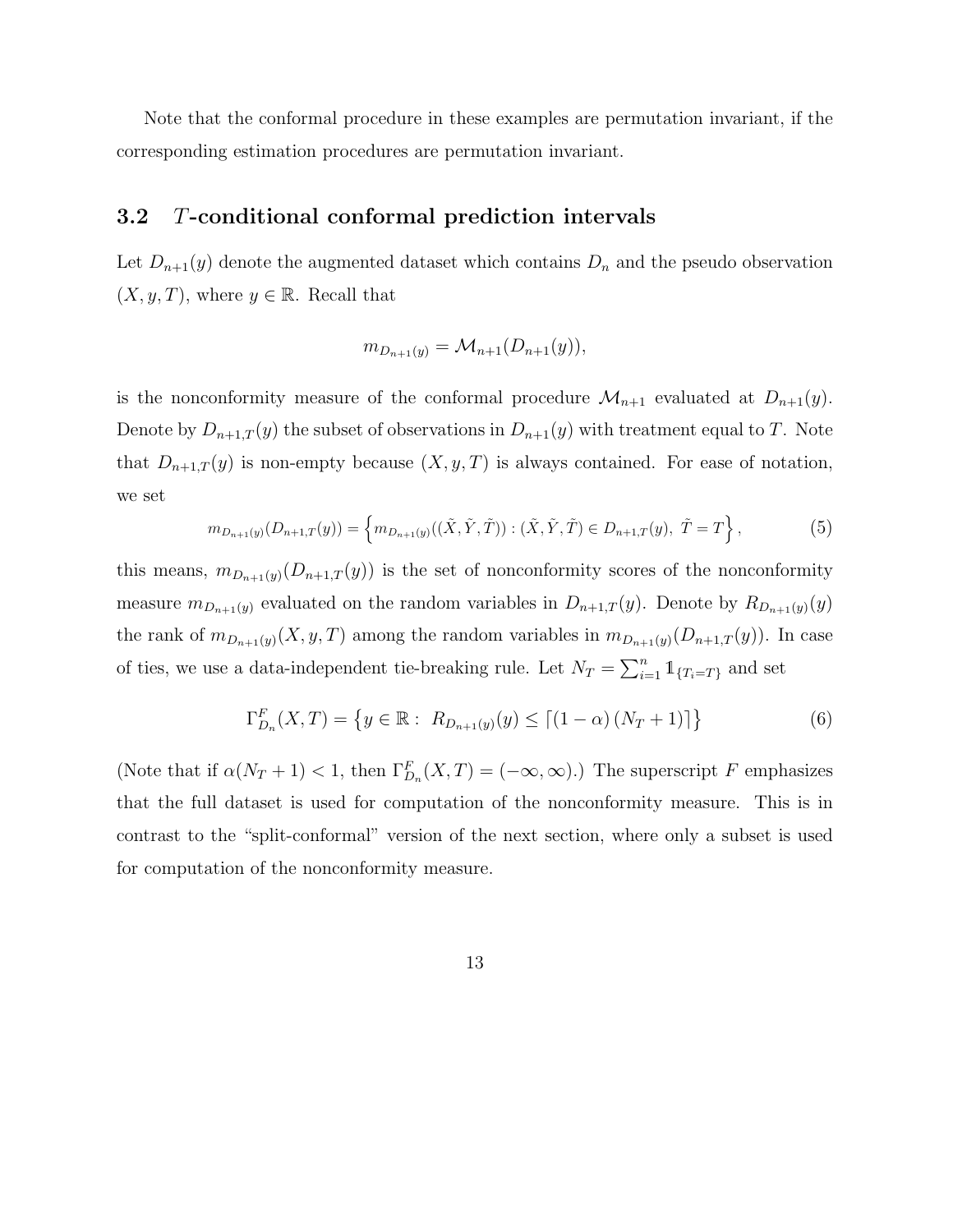<span id="page-13-1"></span>**Theorem 4.** Let  $\mathcal{M}_n$  be a permutation invariant conformal procedure as given in Definition [4](#page-10-1). Let  $\Gamma_{D_n}^F(X,T)$  be defined as in [\(6\)](#page-12-0). Let  $t \in \{-1,1\}$  and set  $p_t = \mathbb{P}(T = t)$ . Then

$$
1 - \alpha \leq \mathbb{P}\left(Y \in \Gamma_{D_n}^F(X, T) \mid T = t\right) \leq 1 - \alpha + \frac{1 - (1 - p_t)^{n+1}}{(n+1)p_t}.
$$

The upper bound in this theorem converges to  $1 - \alpha$  as  $n \to \infty$ , therefore, the procedure is asymptotically exact. We note that  $\Gamma_{D_n}^F(X,T)$  is not an interval in general. But, obviously, the interval

$$
\left[\inf \; \Gamma_{D_n}^F(X, T), \sup \; \Gamma_{D_n}^F(X, T)\right]
$$

is a T-conditional prediction interval for Y, because it is a superset of  $\Gamma_{D_n}^F(X,T)$ . Computation of  $\Gamma_{D_n}^F(X,T)$  is very expensive if a brute-force approach is used because then one needs to compute the nonconformity measure  $m_{D_{n+1}(y)}$  for all augmented datasets  $D_{n+1}(y)$ , where  $y \in \mathbb{R}$ . Of course, practically, we do this only on a sufficiently dense grid for y, but if the dataset is large and one is using a modern learning algorithm, such as a neural network, this is computationally infeasible.

#### <span id="page-13-0"></span>3.3 T-conditional "split-conformal" prediction intervals

For  $1 \leq m < n$ ,  $D_m$  is the dataset of the first m observation and denote by  $D_{m:n}$  the dataset of the remaining  $n - m$  observations. Let  $D_{m:(n+1)}(y)$  be the augmented dataset which contains  $D_{m:n}$  and the pseudo observation  $(X, y, T)$ . Denote by  $D_{m:(n+1),T}(y)$  the subset of observations in  $D_{m:(n+1)}(y)$  with treatment equal to T. Again,  $D_{m:(n+1),T}(y)$  is non-empty because  $(X, y, T)$  is always contained. Let  $m_{D_m}(D_{m:(n+1),T}(y))$  be defined as in [\(5\)](#page-12-1) with  $D_m$ replacing  $D_{n+1}(y)$  and  $D_{m:(n+1),T}(y)$  replacing  $D_{n+1,T}(y)$ . This means,  $m_{D_m}(D_{m:(n+1),T}(y))$ is the set nonconformity scores of the nonconformity measure  $m_{D_m}$  evaluated on the random variables in  $D_{m:(n+1),T}(y)$ . Denote by  $R_{D_m}(y)$  the rank of  $m_{D_m}(X, y, T)$  among the random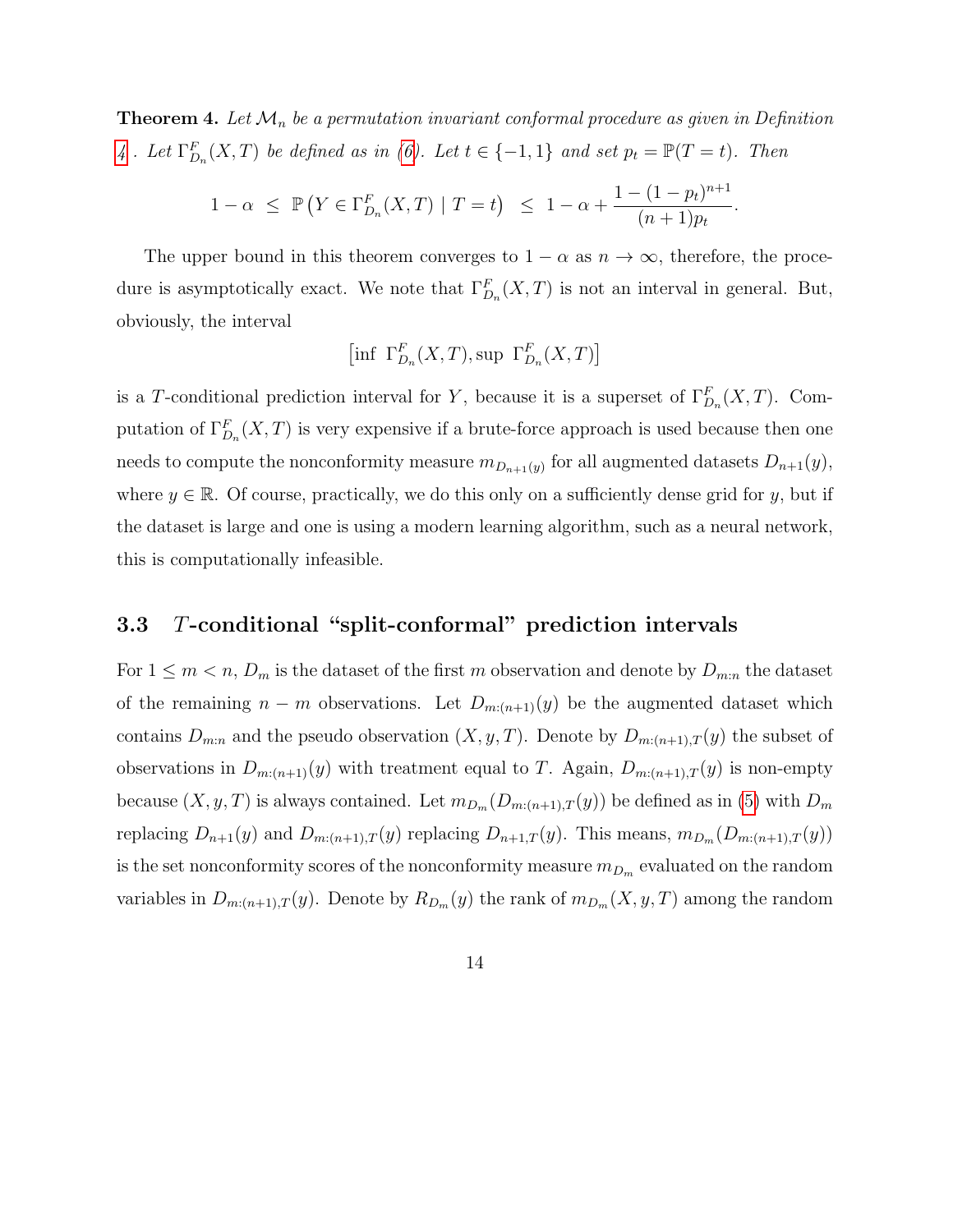variables in  $D_{m:(n+1),T}(y)$ . In case of ties, we use a data-independent tie-breaking rule. Let  $\tilde{N}_T = \sum_{i=m+1}^n \mathbb{1}_{\{T_i = T\}}$  and set

<span id="page-14-1"></span>
$$
\Gamma_{D_n}^S(X,T) = \left\{ y \in \mathbb{R} : R_{D_m}(y) \le \left[ (1-\alpha) \left( \tilde{N}_T + 1 \right) \right] \right\} \tag{7}
$$

(Note that if  $\alpha(\tilde{N}_T + 1) < 1$  then  $\Gamma_{D_n}^S(X,T) = (-\infty,\infty)$ .) The superscript S emphasizes that only a subset of the data is used for computation of the nonconformity measure.

<span id="page-14-2"></span>**Theorem 5.** Let  $\mathcal{M}_n$  be a conformal procedure as given in Definition [4](#page-10-1). Let  $\Gamma_{D_n}^S(X,T)$ be defined as in [\(7\)](#page-14-1). Let  $t \in \{-1, 1\}$  and set  $p_t = \mathbb{P}(T = t)$ ,

$$
1 - \alpha \leq \mathbb{P}\left(Y \in \Gamma_{D_n}^S(X, T) \mid T = t\right) \leq 1 - \alpha + \frac{1 - (1 - p_t)^{n - m + 1}}{(n - m + 1)p_t}.
$$

Again, the upper bound converges to  $1 - \alpha$  as  $n - m \rightarrow \infty$ , therefore, the procedure is asymptotically exact. Note that in the "split-conformal" case, we do not need that  $\mathcal{M}_n$ is permutation invariant. Computation of  $\Gamma_{D_n}^S(X,T)$  is much cheaper, because we need to calculate the nonconformity measure only once on  $D_m$ . The set  $\Gamma_{D_n}^S(X,T)$  is an interval if the nonconformity measure  $m_{D_n}$  is convex in y, which is typically the case for the most common nonconformity measures.

## <span id="page-14-0"></span>4 Simulation

We fixed the covariate dimension  $d = 10$  and the significance level  $\alpha = 0.1$ . Further, we set  $\mathbb{P}(T = 1) = 1/2$ . We considered 4 different sample sizes:  $n = 300, 700, 1200, 2000$ . The covariate vector X is  $N(0, \Sigma)$ -distributed, where  $\Sigma$  is a  $10 \times 10$  matrix where each element on the diagonal is equal 1 and each element off the diagonal is equal to  $\rho$ . We considered two values for  $\rho$ : 0.2 (low correlation) and 0.8 (high correlation). We considered two different regression functions:

$$
f_1(x,t) = x_1 + x_2 + x_3 + t
$$
 and  $f_2(x,t) = sign(f_1(x,t))f_1(x,t)^2$ .

15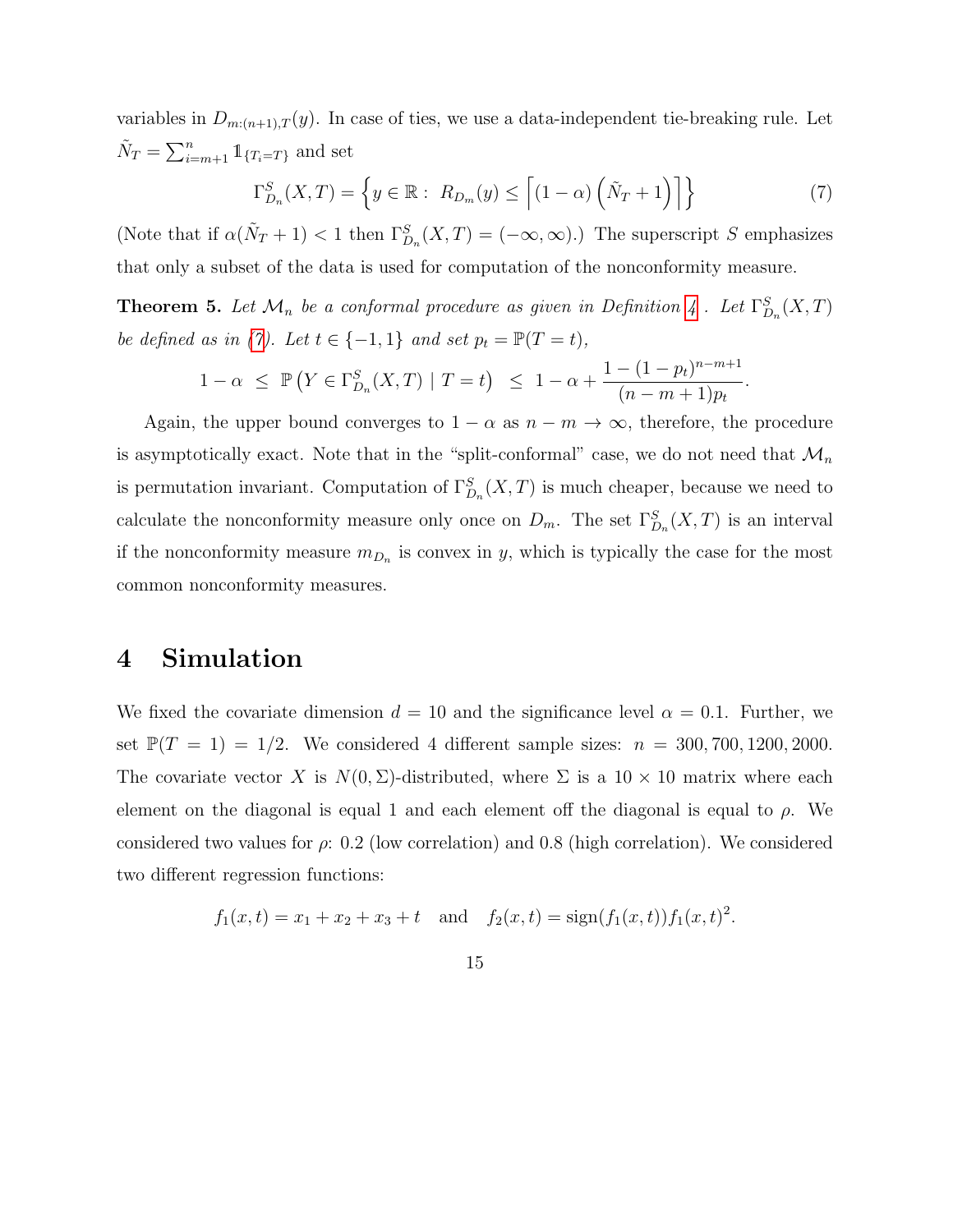We also considered two different distributions for the error distribution:  $e_{X,t}$  conditional on X is either a standard normal distributed or Laplace distributed with variance 1. Considering all possible combinations, we have 8 different data generating processes in total: LOW COR vs. HIGH COR, LINEAR vs. NON LINEAR and NORMAL vs. LAPLACE.

We also considered two different T-conditional prediction interval procedures: The first is the linear least squares method with the absolute error as nonconformity measure (as described in Example 1). Because linear models are very fast to fit, we use the full conformal version as described in Section [3.2](#page-12-2) to construct the prediction intervals. The second is a neural network with one hidden layer and ten hidden nodes and the same nonconformity measure as in the previous case. Because fitting a neural network is computationally more expensive, we use the split conformal approach as described in Section [3.3.](#page-13-0) We used 2/3 of the data for training of the model and 1/3 for computation of the nonconformity scores. For both methods, we constructed the prediction interval as described in Theorem [2](#page-8-1) and [3.](#page-9-0) This means, in total we have 4 different prediction intervals which we label LM1, LM2, NN1 and NN2. Here LM denotes the linear least squares method, NN the neural network and 1 and 2 denote the construction as described in Theorem [2](#page-8-1) and [3,](#page-9-0) respectively.

For each of the 4 sample sizes, 8 data generating processes and 4 prediction intervals, we repeated the following steps 1000 times: First, we draw the dataset  $D_n$  and the new covariate vector X and the prediction interval for  $\tau(X)$ . Then we draw  $\tau(X)$ . And, finally, we compute the length of the prediction interval and check if it covers  $\tau(X)$ . The length of the prediction intervals is computed relative to the length of the oracle which knows the underlying data generating process. To compute the conformal prediction intervals, we took a sufficiently large grid with step size .1 and defined the interval as the smallest and largest value in the grid that satisfied the condition [\(6\)](#page-12-0). The results are summarized in Figure 1 and 2.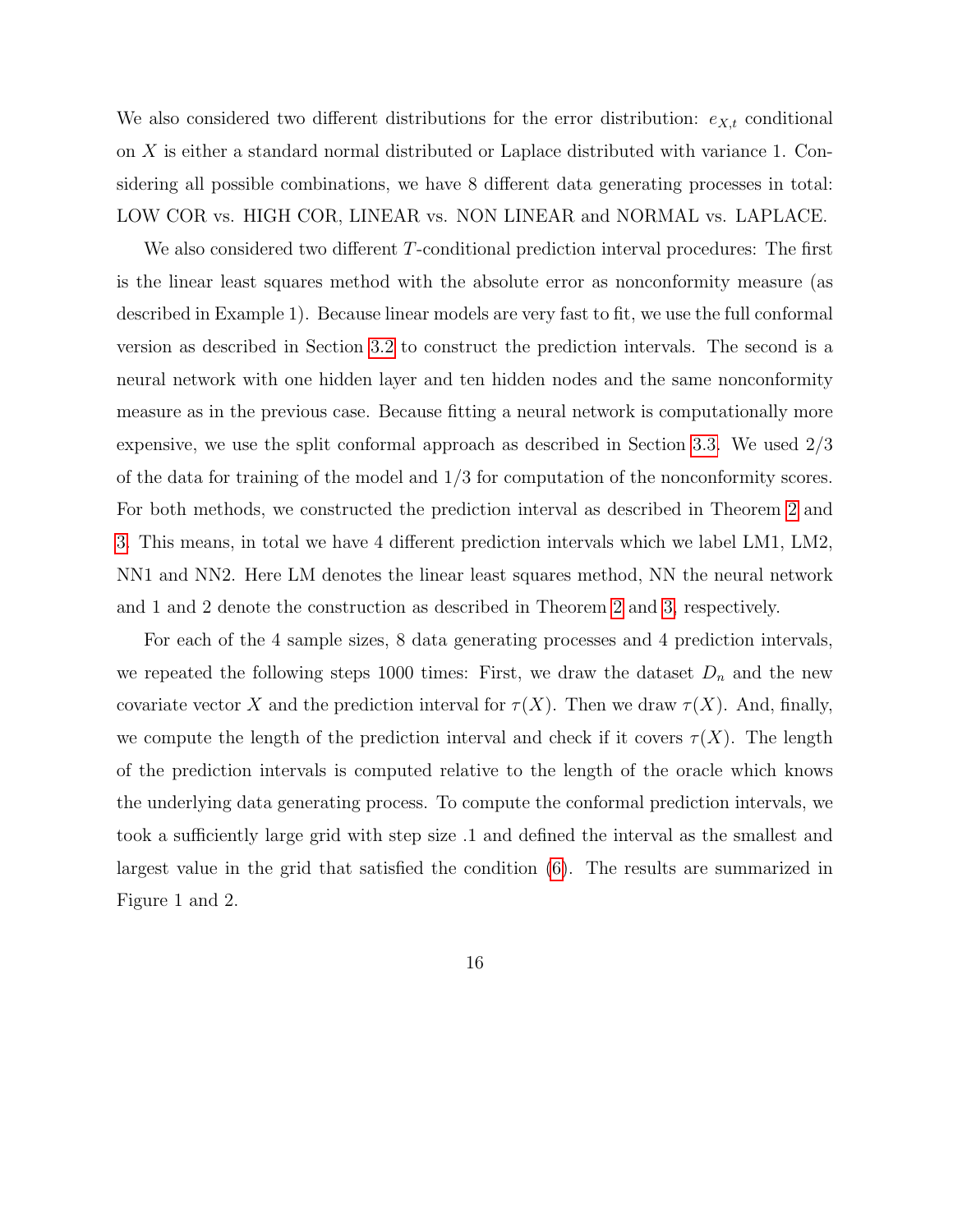In Figure 1, all data generating processes with Gaussian error distribution are shown. We see that the methods LM1 and NN1 always control coverage. This is in line with Theorem [2](#page-8-1) which guarantees finite sample coverage in all these situations. But, because of the strong coverage claim, these intervals are also very conservative, especially when the true regression function is a simple linear model (first and second row). Furthermore, we see that the method NN1 significantly outperforms LM1 (in terms of length) when the true model is non linear (third and fourth row) and the sample size grows. This means, the neural network is able to estimate the non linear regression function more accurately as the sample size grows and, therefore, gives more accurate intervals. The linear regression is clearly not able to do this.

On the other hand, the methods LM2 and NN2 are much closer to the nominal level of 90% and their lengths are much closer to the oracle. But we note that the assumptions of Theorem [3](#page-9-0) are much stronger. We see that LM2 is nearly optimal (in terms of coverage and length) if the true regression function is linear. The method NN2 performs only marginally worse in these cases. This is not surprising because both, linear regression and neural networks, are able to consistently estimate linear functions. NN2 performs a bit worse because the complexity of the neural network is not required for the simple structure of the linear regression function. In the cases where the true regression function is non linear (third and fourth row), the method LM2 has coverage consistently below the nominal level. Furthermore, the length of the intervals is up to 4 times larger than of the oracle and does not improve with growing sample size. Clearly, LM2 does not satisfy the assumptions of Theorem [3](#page-9-0) and there for it is not surprising that it does not control coverage. However, NN2 performs much better in these situations. The coverage of NN2 is close to the nominal level and the length converges to the length of the oracle as the sample size grows. This shows that the gain of complex models is very high if sufficient data is available and the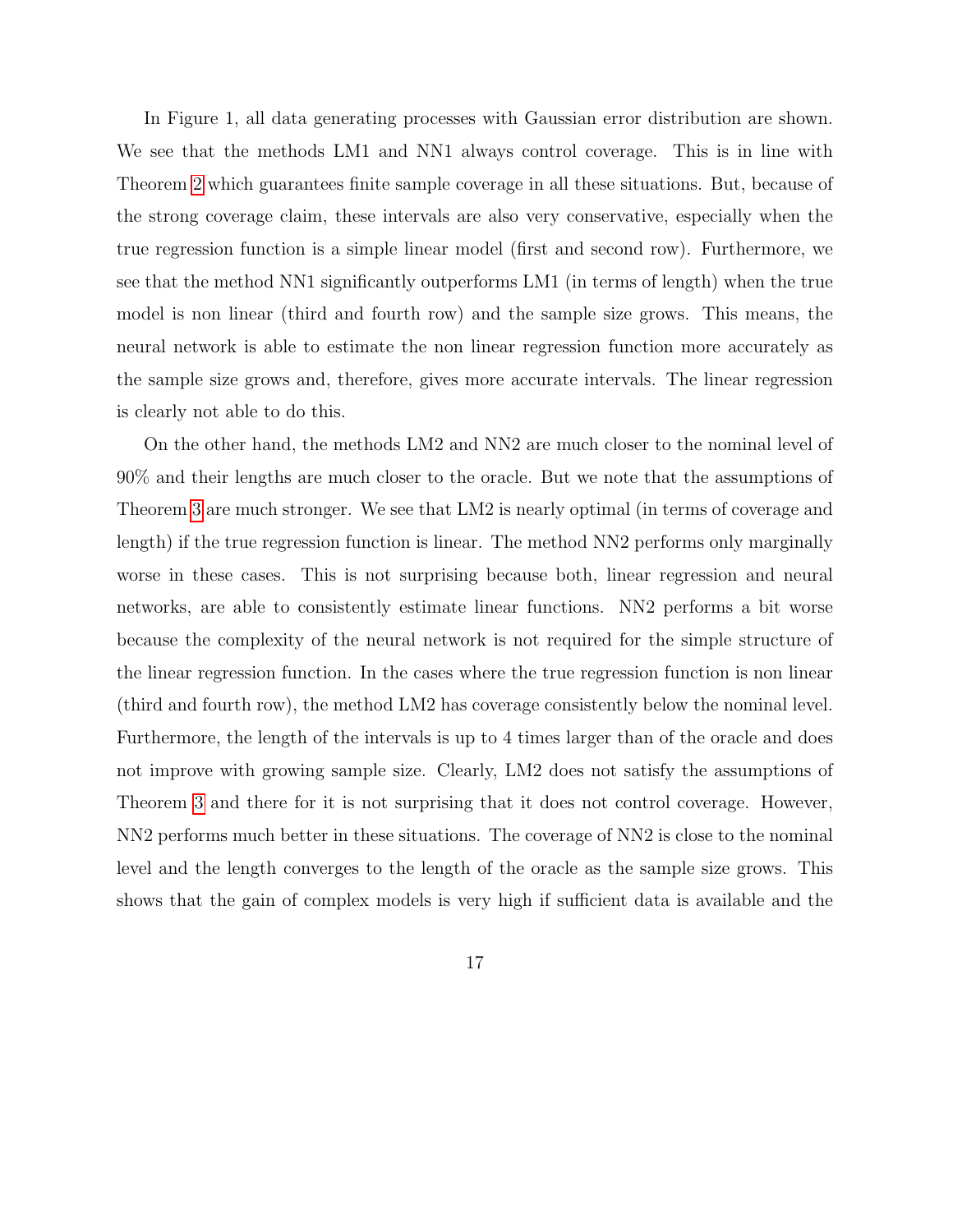true regression function not linear. NN2 controls not only the coverage more accurately, the intervals are also shorter by a factor 3 to 4.

To demonstrate the robustness of our results, Figure 2 shows the same data generating processes with Laplace error instead of Gaussian error. All four methods behave very similarly to the Gaussian case. This suggests that Theorem [3](#page-9-0) may be valid for a wider class of distributions.

# <span id="page-17-0"></span>5 Discussion

In this manuscript we proposed several methods to construct prediction intervals for the estimation of individual treatment effects based on complex prediction models such as regression models with variable selection or neural network algorithms. The prediction intervals give bounds for the differences between the outcomes under treatment and control for individual patients. This is in contrast to confidence intervals for the predicted individual treatment effect, which estimate the expected individual treatment effect for patients with specific baseline characteristics.

The intervals of Theorem [1](#page-8-0) and [2](#page-8-1) control coverage of the individual treatment effect under minimal assumptions. Theorem [3](#page-9-0) provides considerably shorter intervals that are valid under stronger assumptions. A limitation in the interpretation of conformal prediction interval is that the coverage probabilities are guaranteed on a population level only, but not conditional on a specific vector of covariates. Especially, they are only meaningful, if predictions are made for a population with the same covariate distribution as the population from which the intervals were computed. This is in contrast to the classical prediction intervals, e.g., for linear models, that also provide conditional coverage, given the value of the covariates.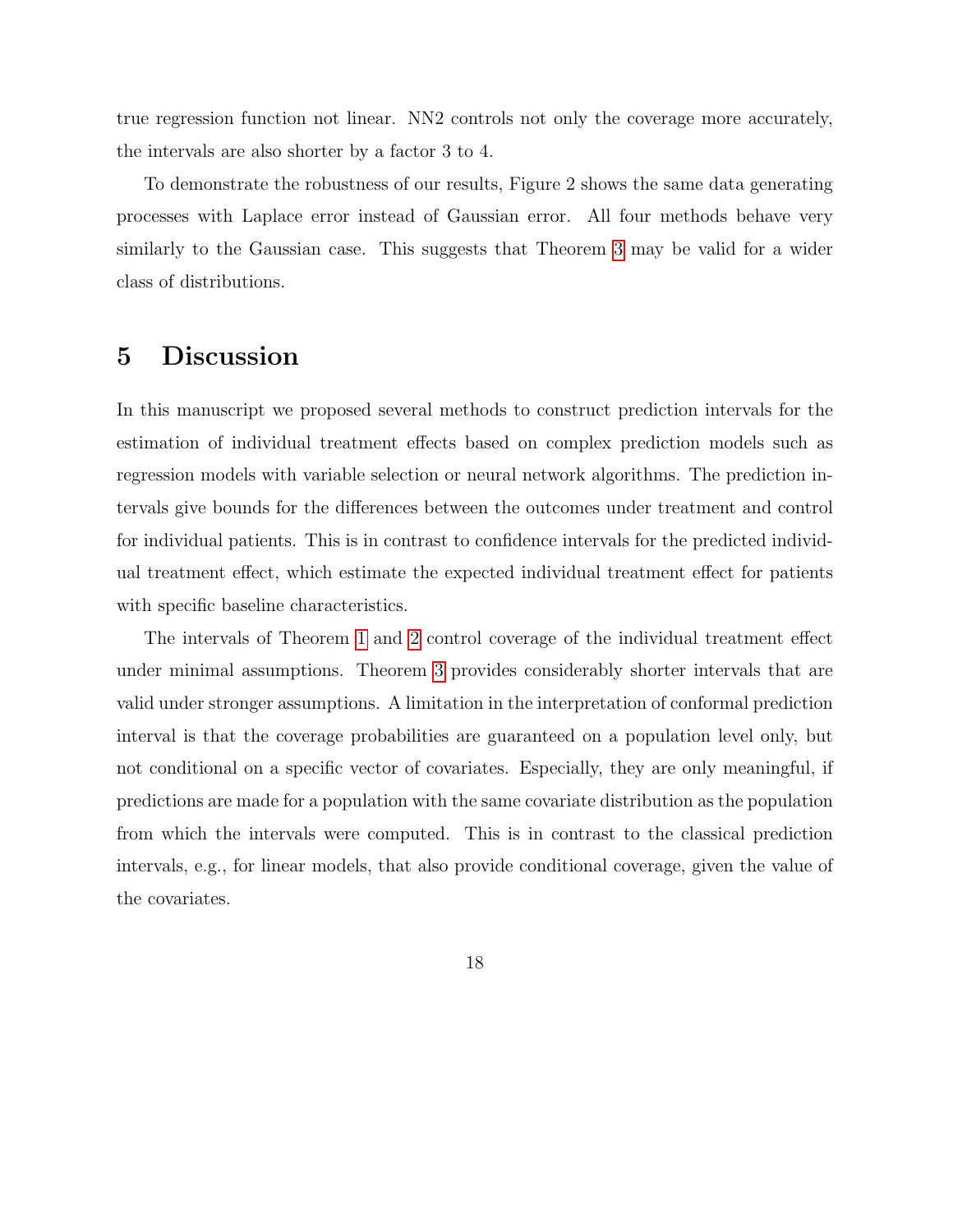The width of the prediction intervals can be a useful measure to compare different prediction models. While more flexible models may be able to explain more variability by adjusting for more covariates or more complex function of the covariates, they also introduce variability because of increasing uncertainties in the model estimates for more extensive models. As demonstrated in the simulation study, if the sample size is low simpler models, even though they are miss-specified, can lead to narrower prediction intervals than more complex models which overfit the data and lead to highly variable model estimates.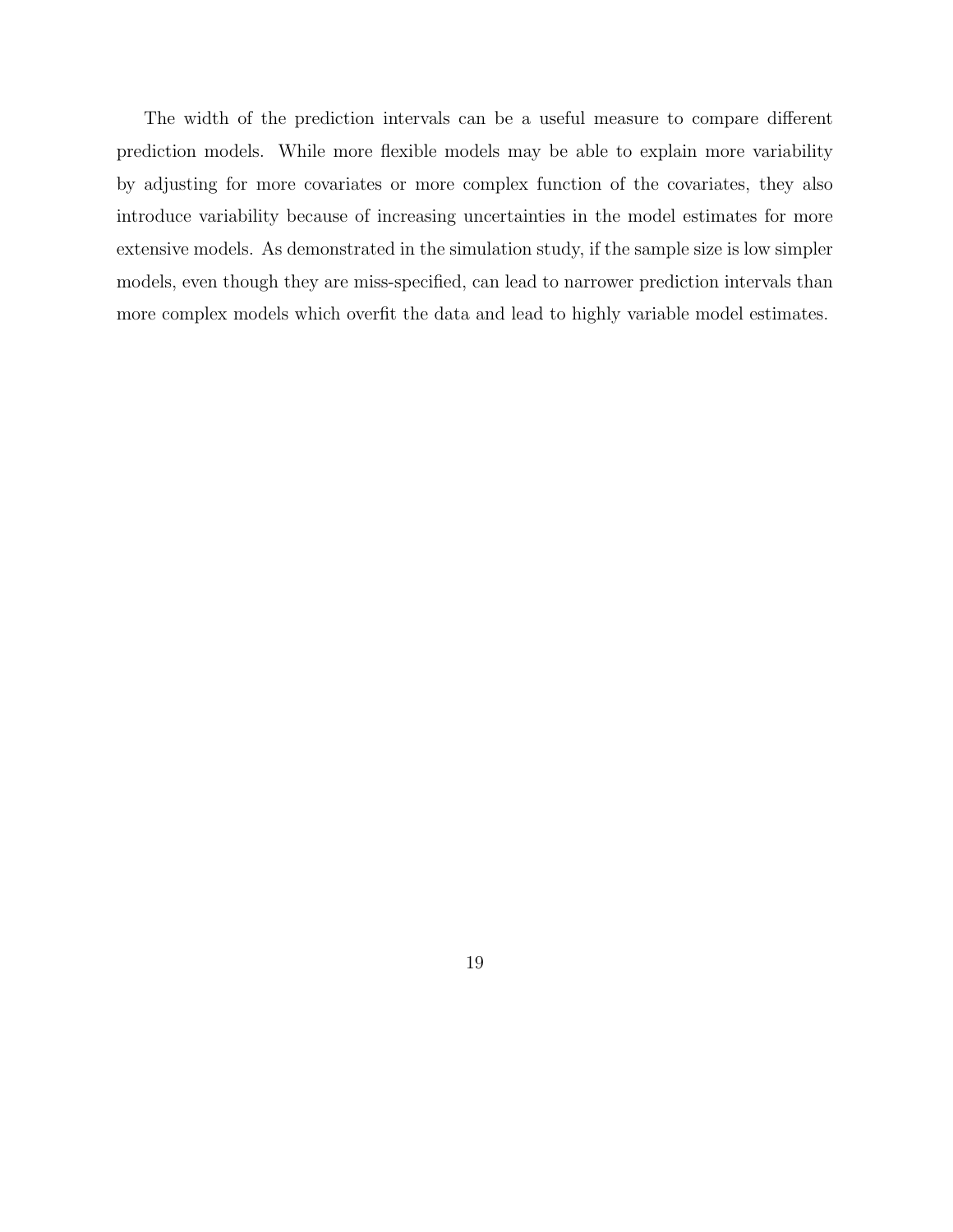

Figure 1: Empirical coverage is shown on the l.h.s. (standard error is approximately 1%). The dotted line at .9 denotes the nominal confidence level. On the r.h.s., the relative length compared to the oracle is shown. The dotted line at 1 denotes the length of the oracle. The data generating process is given above each graph. Each setting is simulated with Gaussian errors.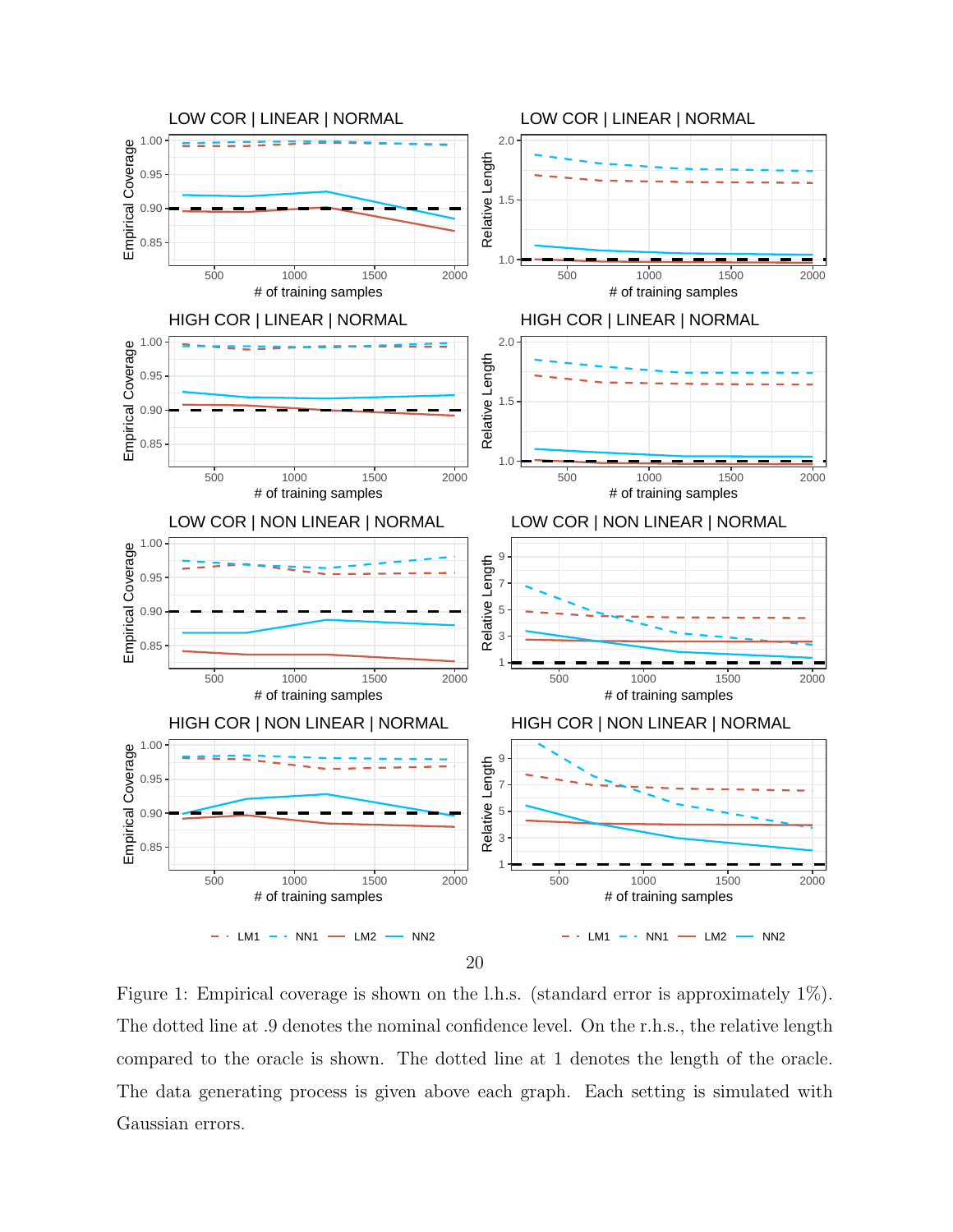

Figure 2: The results of the same simulation settings as in Figure 1 are shown but with Laplace error distribution instead of Gaussian error distribution.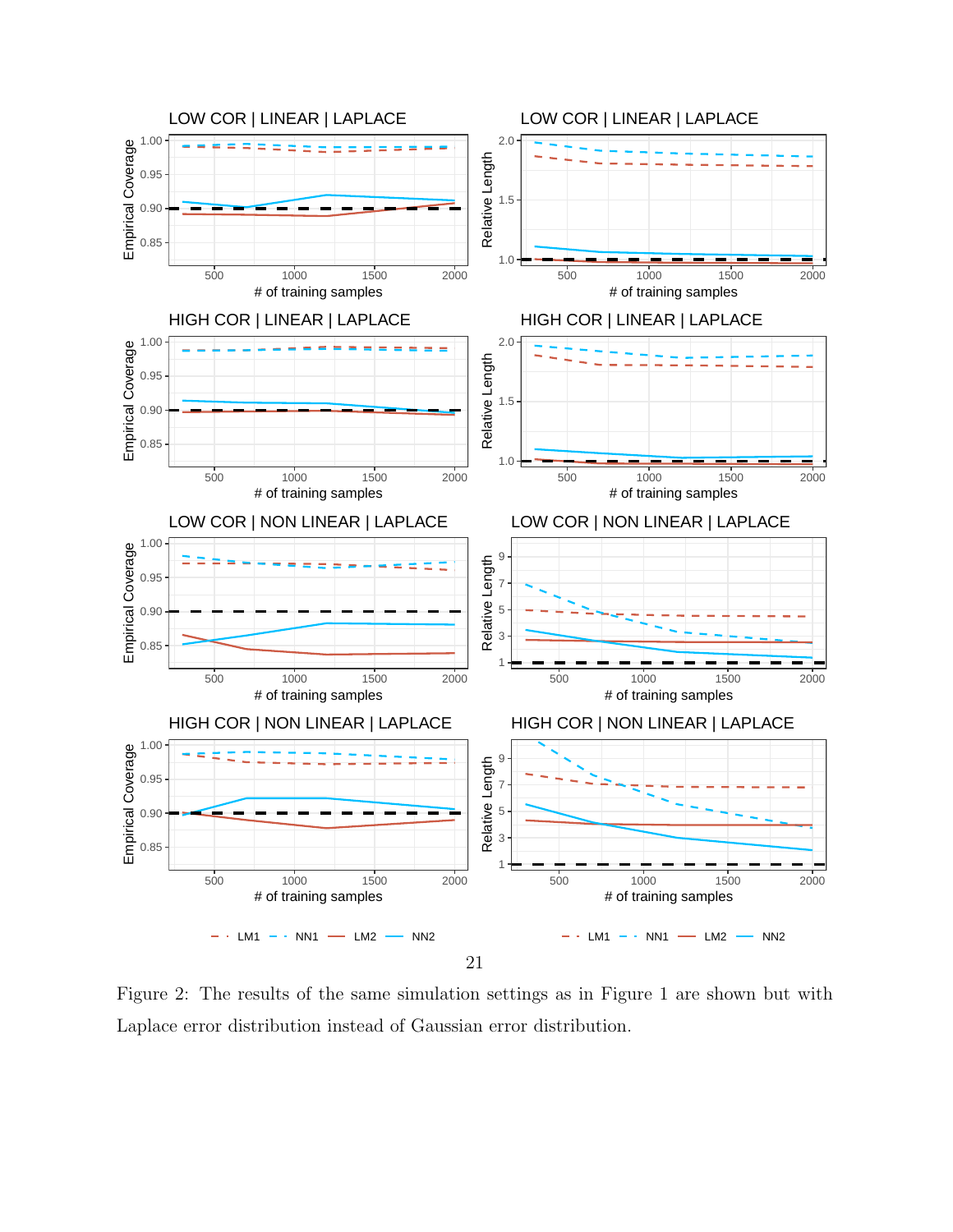# Appendix A Proofs of the results

## A.1 Proof of Theorem [1](#page-8-0) and [2](#page-8-1)

*Proof of Theorem [1.](#page-8-0)* By definition of  $\Gamma_{D_n}(X)$ , we have

$$
\{f(X, -1) + \epsilon_{X, -1} \in [l_{D_n}(X, -1), u_{D_n}(X, -1)]\}
$$
  

$$
\cap \{f(X, 1) + \epsilon_{X, 1} \in [l_{D_n}(X, 1), u_{D_n}(X, 1)]\}
$$
  

$$
\subseteq \{\tau(X) \in \Gamma_{D_n}(X)\}.
$$

This means, it is sufficient to show that the probability of the smaller event is larger than  $1 - \alpha$ . For  $t \in \{-1, 1\}$ , we have

$$
\mathbb{P}\left(Y \in [l_{D_n}(X,T), u_{D_n}(X,T)] \mid T = t\right)
$$
  
= 
$$
\mathbb{P}\left(f(X,t) + \epsilon_{X,t} \in [l_{D_n}(X,t), u_{D_n}(X,t)] \mid T = t\right)
$$
  
= 
$$
\mathbb{P}\left(f(X,t) + \epsilon_{X,t} \in [l_{D_n}(X,t), u_{D_n}(X,t)]\right),
$$

where the last equation follows because T is independent of  $D_n$  and X. If  $\mathcal{P}_n$  is a Tconditional prediction interval procedure at level  $1 - \alpha/2$ , the previous equation implies that

$$
\mathbb{P}\left(f(X,t) + \epsilon_{X,t} \in [l_{D_n}(X,t), u_{D_n}(X,t)]\right) > 1 - \alpha/2
$$

for  $t \in \{-1, 1\}$ . Hence the probability of the intersection is bounded from below by  $1 - \alpha$ .  $\Box$ 

Proof of Theorem [2.](#page-8-1) Set

$$
A_t = \{ f(X, t) + \epsilon_{X,t} \in [l_{D_n}(X, t), u_{D_n}(X, t)] \}.
$$

22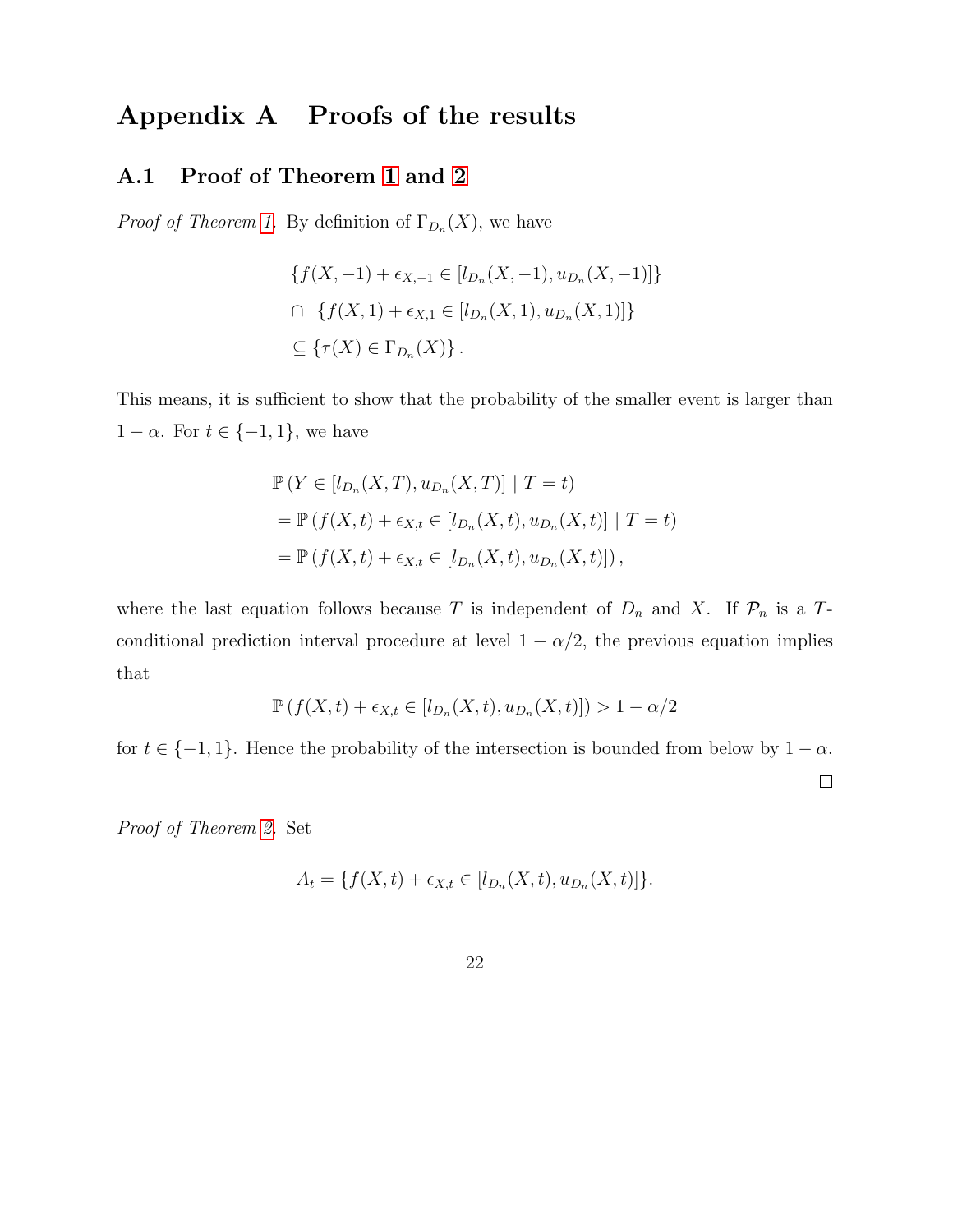Because of the observation at the beginning of the previous proof, it is sufficient to show that

$$
\mathbb{P}(A_{-1}\cap A_1)=\mathbb{E}\left[\mathbb{P}\left(A_{-1}\cap A_1\mid X,D_n\right)\right].
$$

is bounded from below by  $1 - \alpha$ . Observe that, conditional on X and  $D_n$ , the only random quantities in  $A_{-1}$  and  $A_1$  are  $e_{X,-1}$  and  $e_{X,1}$ , respectively. Because  $e_{X,-1}$  and  $e_{X,1}$  are conditionally independent given  $X$ , it follows that

$$
\mathbb{P}\left(A_{-1}\cap A_1\mid X,D_n\right)=\mathbb{P}\left(A_{-1}\mid X,D_n\right)\mathbb{P}\left(A_1\mid X,D_n\right)
$$

and therefore it is sufficient to show that

$$
\mathbb{E}\left[\mathbb{P}\left(A_{-1} \mid X, D_n\right) \mathbb{P}\left(A_1 \mid X, D_n\right)\right].
$$

is bounded from below by  $1 - \alpha$ . Because the product function is convex on [0, 1]<sup>2</sup>, the Jensen inequality implies that the previous expression is bounded from below by

$$
\mathbb{E}\left[\mathbb{P}\left(A_{-1} \mid X, D_n\right)\right] \mathbb{E}\left[\mathbb{P}\left(A_1 \mid X, D_n\right)\right] = \mathbb{P}(A_{-1})\mathbb{P}(A_1) \geq 1 - \alpha.
$$

 $\Box$ 

## A.2 Proof of Theorem [3](#page-9-0)

Before we prove the theorem, we need the following two lemmas.

<span id="page-22-0"></span>**Lemma 1.** Let  $(W_1, W_2)'$  be a 2-dimensional centered Gaussian random vector with  $Var(W_1)$  = Var( $W_2$ ) and non-negative covariance. For any  $l_1, l_2 \leq 0$  and  $u_1, u_2 \geq 0$ , we have

$$
\mathbb{P}\left(\frac{l_1 - u_2}{\sqrt{2}} \le W_1 - W_2 \le \frac{u_1 - l_2}{\sqrt{2}}\right) \ge \frac{1}{2} \mathbb{P}\left(l_1 \le W_1 \le u_1\right) + \frac{1}{2} \mathbb{P}\left(l_2 \le W_2 \le u_2\right).
$$

23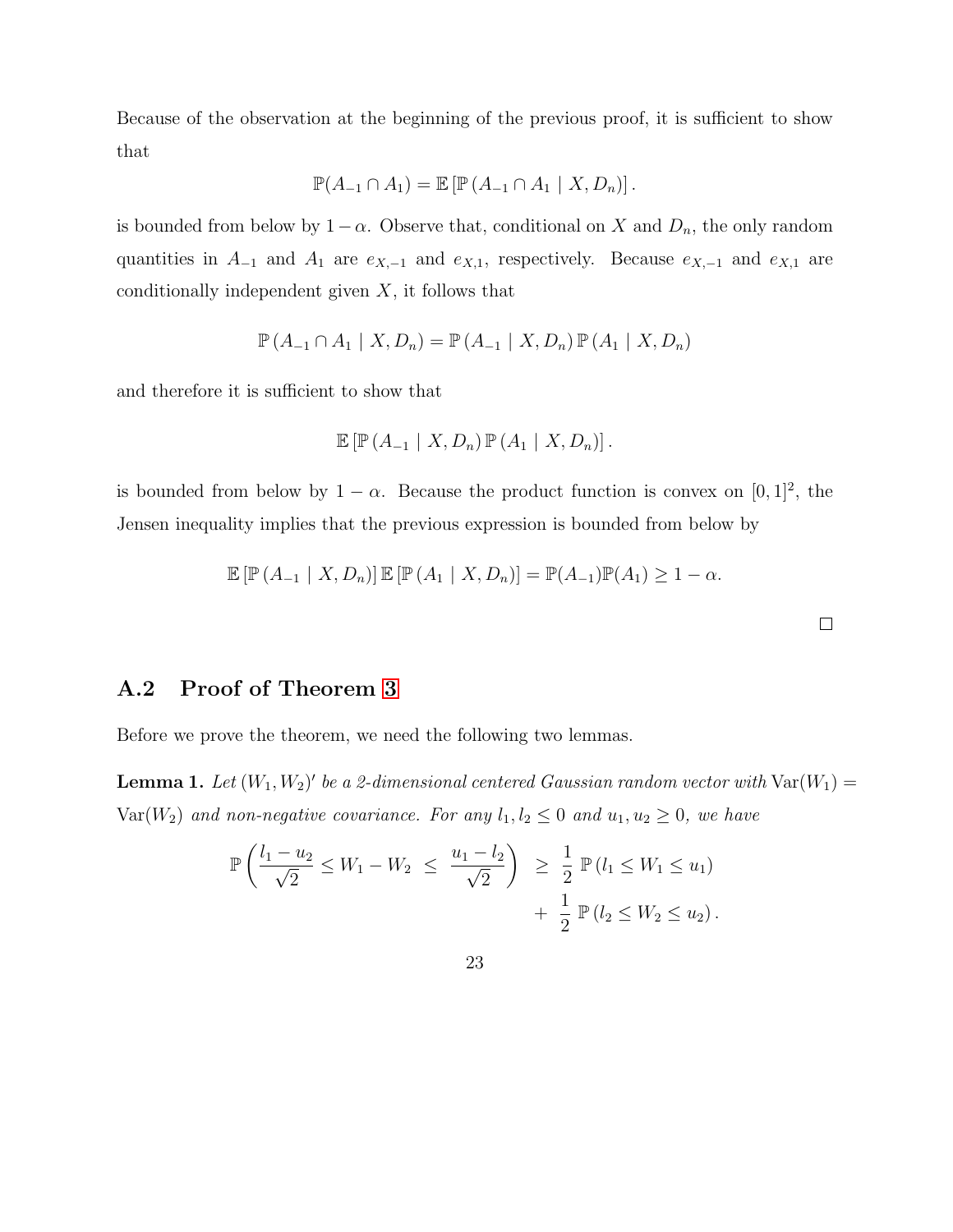*Proof.* We set  $\sigma^2 = \text{Var}(W_1) = \text{Var}(W_2)$ . Because the covariance of  $W_1$  and  $W_2$  is nonnegative, it follows that the variance of  $W_1 - W_2$  is bounded from above by  $2\sigma^2$ . This implies that the probability on the l.h.s. of the inequality of the lemma is bounded from below by

$$
\Phi\left(\frac{u_1 - l_2}{2\sigma}\right) - \Phi\left(\frac{l_1 - u_2}{2\sigma}\right) = \Phi\left(\frac{u_1 - l_2}{2\sigma}\right) + \Phi\left(\frac{u_2 - l_1}{2\sigma}\right) - 1,
$$

where  $\Phi(x)$  is the cumulative distribution function of the standard normal distribution. Because  $\Phi(x)$  is concave on the non-negative real numbers and  $u_1$  and  $-l_1$  are non-negative, it follows that

$$
\Phi\left(\frac{u_1 - l_2}{2\sigma}\right) \ge \frac{1}{2}\Phi\left(\frac{u_1}{\sigma}\right) + \frac{1}{2}\Phi\left(\frac{-l_2}{\sigma}\right).
$$

and likewise for the second summand on the r.h.s. of the previous equation. But this implies the inequality of the lemma.  $\Box$ 

If the random variables  $W_1$  and  $W_2$  are negatively correlated, an inspection of the proof shows that the lemma continuous to hold if we replace  $(l_1 - u_2)$ / √ 2 and  $(u_1 - l_2)$ / √ 2 by  $l_1 - u_2$  and  $u_1 - l_2$  on the l.h.s. of the inequality, respectively.

<span id="page-23-0"></span>**Lemma 2.** Let W be a centered Gaussian distribution. Let  $l, u \in \mathbb{R}$  with  $l \leq u$ . Then for all  $\epsilon > 0$ , we have

$$
\mathbb{P}(l+\epsilon \le W \le u-\epsilon) \ge \mathbb{P}(l \le W \le u) - 2\mathbb{P}(-\epsilon/2 \le W \le \epsilon/2).
$$

Proof. We can write the probability on the r.h.s. as

$$
\mathbb{P}(l \le W \le u) - \mathbb{P}(u - \epsilon \le W \le u) - \mathbb{P}(l \le W \le l + \epsilon).
$$

Because the p.d.f. of a centered Gaussian distribution is symmetric around 0 and is strictly decreasing on the positive reals, it follows that the second and third probability are bounded from above by  $\mathbb{P}(-\epsilon/2 \leq W \leq \epsilon/2)$ .  $\Box$ 

24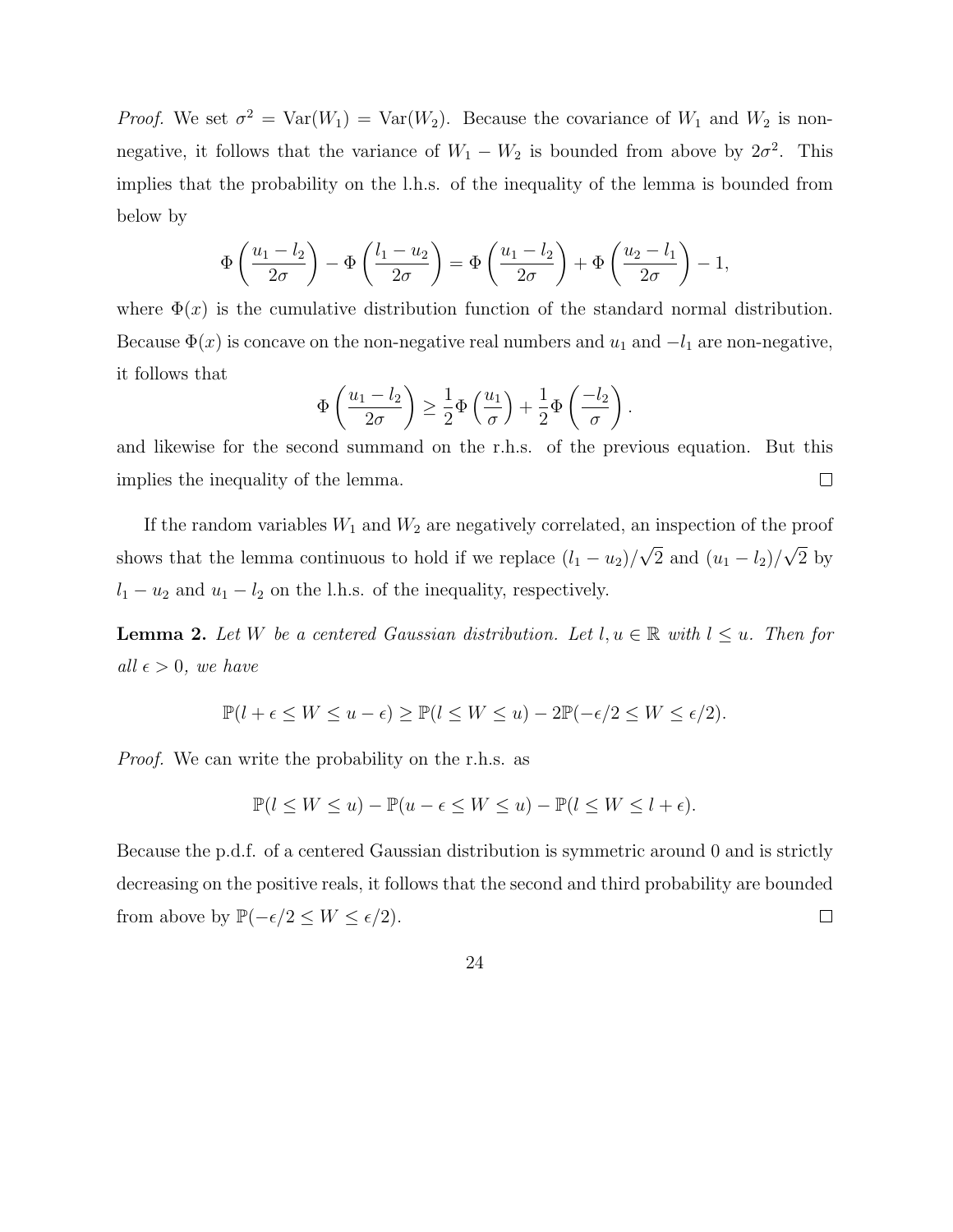We continue now with the proof of Theorem [3.](#page-9-0)

*Proof.* Fix an  $\epsilon > 0$ . Let  $K \subset \mathbb{R}^d$  be compact and set

$$
B_1 = \{ X \in K \}
$$

and

$$
B_{2,n} = \left\{ \sup_{(x,t) \in K \times \{-1,1\}} |f_{D_n}(x,t) - f(x,t)| < \epsilon \right\}.
$$

Since X is stochastically bounded (it is  $\mathbb{R}^d$ -valued), we can choose K large enough such that  $\mathbb{P}(B_1)$  is arbitrarily close to 1. Because  $\mathcal{A}_n$  is a consistent prediction procedure, we can choose n large enough such that  $\mathbb{P}(B_{2,n})$  is arbitrarily close to 1. This means, we can choose K and n large enough such that  $\mathbb{P}(B_1 \cap B_{2,n})$  is arbitrarily close to 1. Note that proving  $\mathbb{P}(\tau(X) \in \Gamma_{D_n}(X)) \geq 1 - \alpha$  as  $n \to \infty$  is equivalent to proving that

$$
\mathbb{P}(\tau(X) \in \Gamma_{D_n}(X) \mid B_1 \cap B_{2,n})
$$

is bounded from below by  $1 - \alpha$  as  $\mathbb{P}(B_1 \cap B_{2,n})$  converges to 1. Observe that we can write the conditional probability as

$$
\frac{\mathbb{E}\left[\mathbb{E}[\mathbb{1}_{\{\tau(X)\in\Gamma_{D_n}(X)\}}\mathbb{1}_{B_1\cap B_{2,n}}\mid X,D_n]\right]}{\mathbb{P}(B_1\cap B_{2,n})}.
$$

Because the event  $B_1 \cap B_{2,n}$  only depends on X and  $D_n$  (and is therefore measurable with respect to the  $\sigma$ -Algebra generated by X and  $D_n$ ), the conditional expectation in the numerator is equal to  $\mathbb{P}(\tau(X) \in \Gamma_{D_n}(X) | X, D_n) \mathbb{1}_{B_1 \cap B_{2,n}}$ . But this implies that the conditional probability is equal to

<span id="page-24-0"></span>
$$
\mathbb{E}\left[\mathbb{P}(\tau(X)\in\Gamma_{D_n}(X)\mid X,D_n)|B_1\cap B_{2,n}\right].\tag{8}
$$

25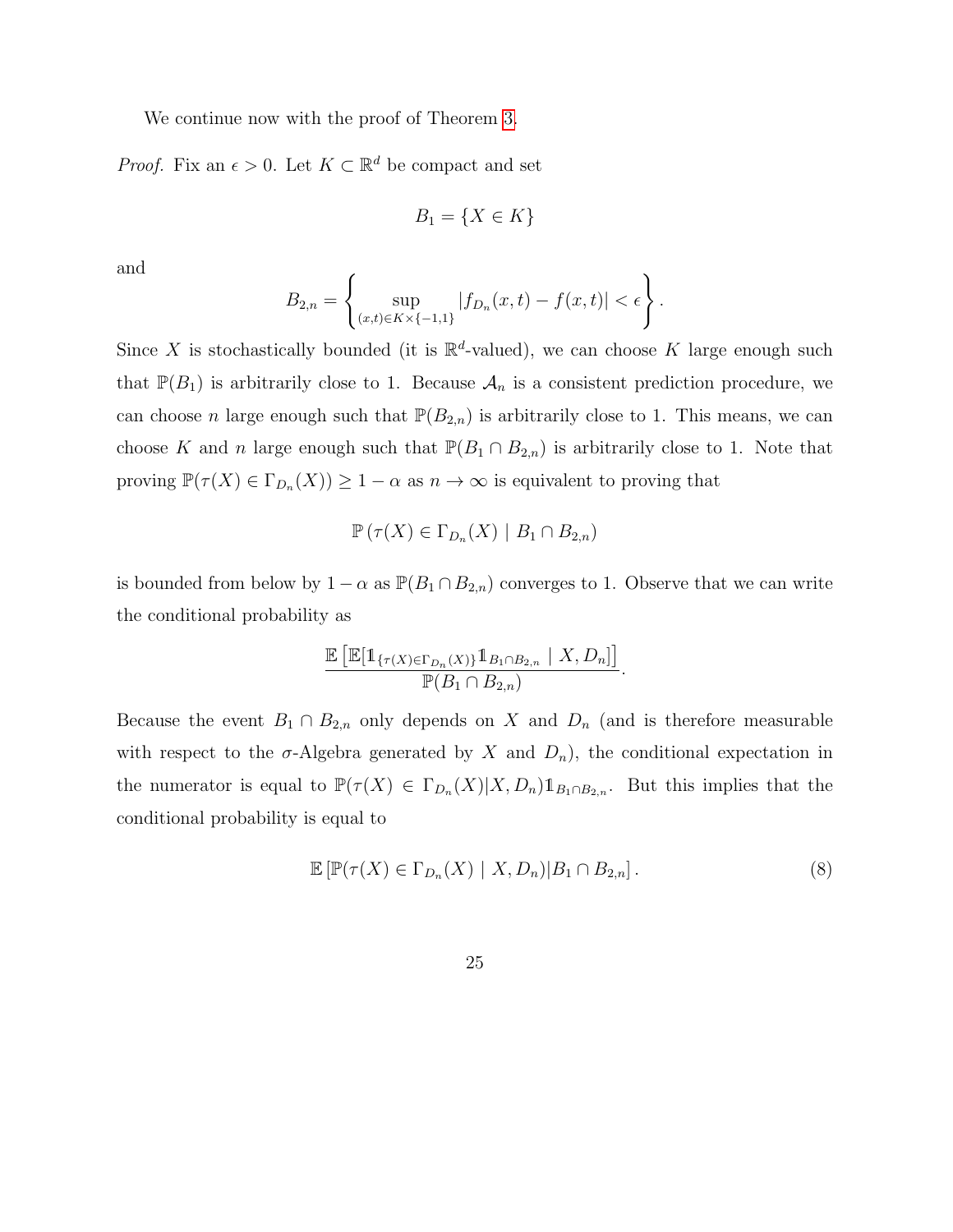Observe that

$$
\{\tau(X) \in \Gamma_{D_n}(X)\} = \left\{ (\tilde{l}_{D_n}(X,1) - f(X,1)) - (\tilde{u}_{D_n}(X,-1) - f(X,-1)) \right\}
$$
  

$$
\leq e_{X,1} - e_{X,-1}
$$
  

$$
\leq (\tilde{u}_{D_n}(X,1) - f(X,1)) - (\tilde{l}_{D_n}(X,-1) - f(X,-1)) \right\}.
$$

On the event  $B_1 \cap B_{2,n}$ , we have  $|f(X,t) - f_{D_n}(X,t)| < \epsilon$  for all  $t \in \{-1,1\}$ . This means that [\(8\)](#page-24-0) becomes only smaller if we replace  $\{\tau(X) \in \Gamma_{D_n}(X)\}\$  by

$$
\begin{aligned} & \left\{ (\tilde{t}_{D_n}(X,1) - f_{D_n}(X,1)) - (\tilde{u}_{D_n}(X,-1) - f_{D_n}(X,-1)) + 2\epsilon \right. \\ &\leq e_{X,1} - e_{X,-1} \\ &\leq (\tilde{u}_{D_n}(X,1) - f_{D_n}(X,1)) - (\tilde{t}_{D_n}(X,-1) - f_{D_n}(X,-1)) - 2\epsilon \right\}. \end{aligned}
$$

By definition of  $\tilde{t}_{D_n}(X,t)$  and  $\tilde{u}_{D_n}(X,t)$ ,  $t \in \{-1,1\}$ , the previous set is equal to

$$
\begin{aligned}\n&\left\{-\frac{f_{D_n}(X,1) - l_{D_n}(X,1))}{\sqrt{2}} - \frac{u_{D_n}(X,-1) - f_{D_n}(X,-1)}{\sqrt{2}} + 2\epsilon \\
&\leq e_{X,1} - e_{X,-1} \\
&\leq \frac{u_{D_n}(X,1) - f_{D_n}(X,1)}{\sqrt{2}} + \frac{f_{D_n}(X,-1) - l_{D_n}(X,-1)}{\sqrt{2}} - 2\epsilon\right\}.\n\end{aligned}
$$

Observe that conditional on X and  $D_n$ , the only random quantities remaining are  $e_{X,-1}$ and  $e_{X,1}$ . For  $t \in \{-1,1\}$ , we have by assumption that  $e_{X,t}$  given X is a centered Gaussian. Because  $D_n$  is independent of  $e_{X,t}$ , the same follows for  $e_{X,t}$  given X and  $D_n$ . Therefore, Lemma [2](#page-23-0) implies that [\(8\)](#page-24-0) becomes only smaller if we replace the conditional probability in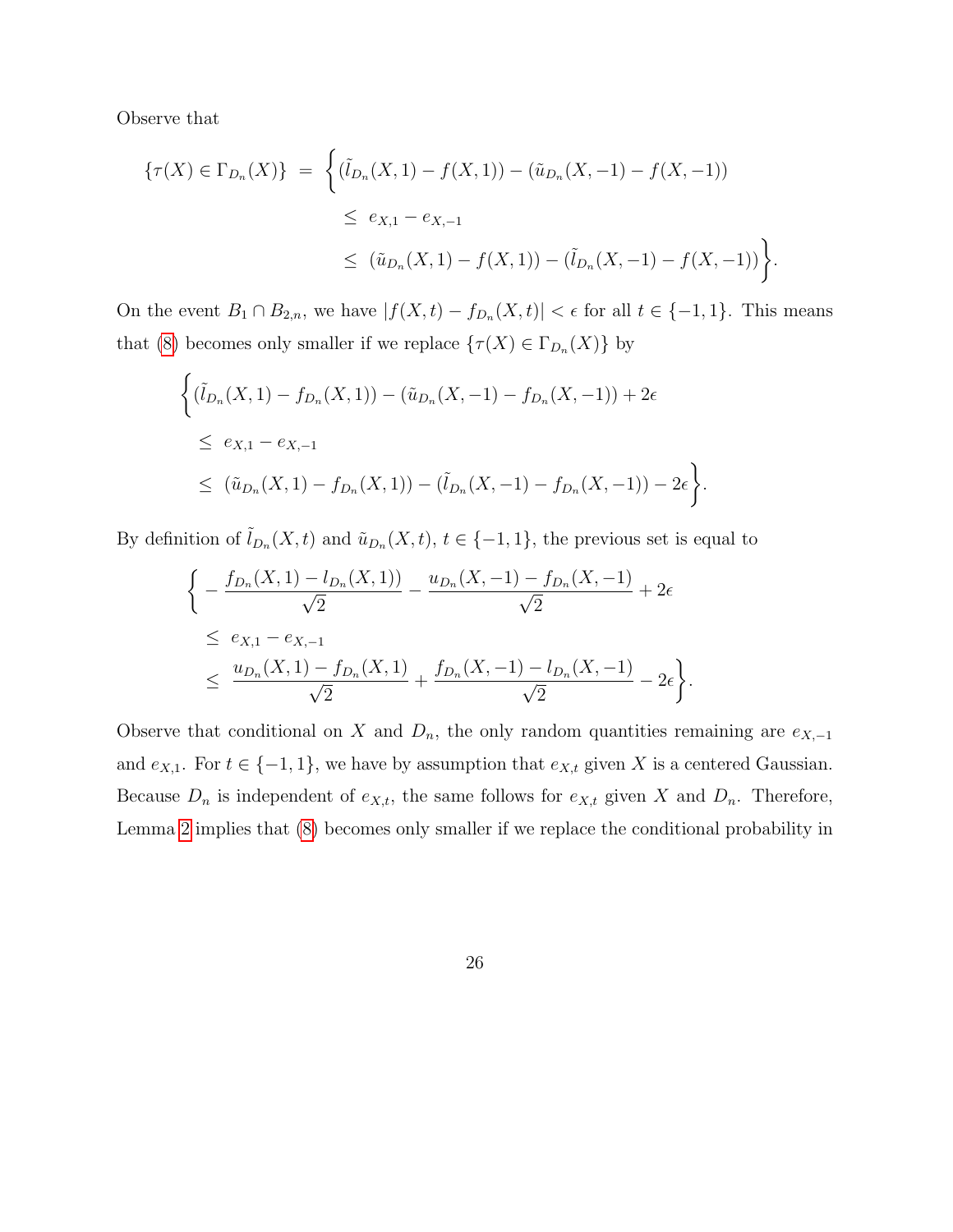[\(8\)](#page-24-0) by

$$
\mathbb{P}\left(-\frac{f_{D_n}(X,1) - l_{D_n}(X,1))}{\sqrt{2}} - \frac{u_{D_n}(X,-1) - f_{D_n}(X,-1)}{\sqrt{2}}\right]
$$
\n
$$
\leq e_{X,1} - e_{X,-1}
$$
\n
$$
\leq \frac{u_{D_n}(X,1) - f_{D_n}(X,1)}{\sqrt{2}} + \frac{f_{D_n}(X,-1) - l_{D_n}(X,-1)}{\sqrt{2}} |X,D_n| + 2\mathbb{P}\left(-\epsilon \leq e_{X,1} - e_{X,-1} \leq \epsilon | X,D_n\right).
$$

In view of [\(4\)](#page-9-1), we have  $f_{D_n}(X,t) - l_{D_n}(X,t) \ge 0$  a.s. and  $u_{D_n}(X,t) - f_{D_n}(X,t) \ge 0$  a.s. for all  $t \in \{-1, 1\}$ . By assumption,  $\epsilon_{X,-1}$  and  $\epsilon_{X,1}$ , conditional on X, are centered multivariate Gaussian with the same variance and non-negative correlation. Because  $D_n$  is independent of  $e_{X,t}$ , the same follows for  $\epsilon_{X,-1}$  and  $\epsilon_{X,1}$  given X and  $D_n$ . Lemma [1](#page-22-0) implies that the first summand in the previous expression is bounded from below by

$$
\frac{1}{2} \sum_{t \in \{-1,1\}} \mathbb{P}\left(l_{D_n}(X,t) - f_{D_n}(X,t)\leq e_{X,t} \leq u_{D_n}(X,t) - f_{D_n}(X,t)\mid X, D_n\right).
$$

Because  $|f(X,t) - f_{D_n}(X,t)| < \epsilon$  on the event  $B_1 \cap B_{2,n}$ , conditional on  $B_1 \cap B_{2,n}$ , the previous sum is bounded from below by

$$
\frac{1}{2} \sum_{t \in \{-1,1\}} \mathbb{P} \left( l_{D_n}(X,t) - f(X,t) \le e_{X,t} \le u_{D_n}(X,t) - f(X,t) \mid X, D_n \right) \n- \sum_{t \in \{-1,1\}} \mathbb{P} \left( -\epsilon/2 \le e_{X,t} \le \epsilon/2 \mid X, D_n \right).
$$

(We replace the first  $f_{D_n}(X,t)$  by  $f(X,t) - \epsilon$  and the second by  $f(X,t) + \epsilon$  and then apply Lemma [2.](#page-23-0)) Using the same argumentation as in the paragraph above [\(8\)](#page-24-0) (only in the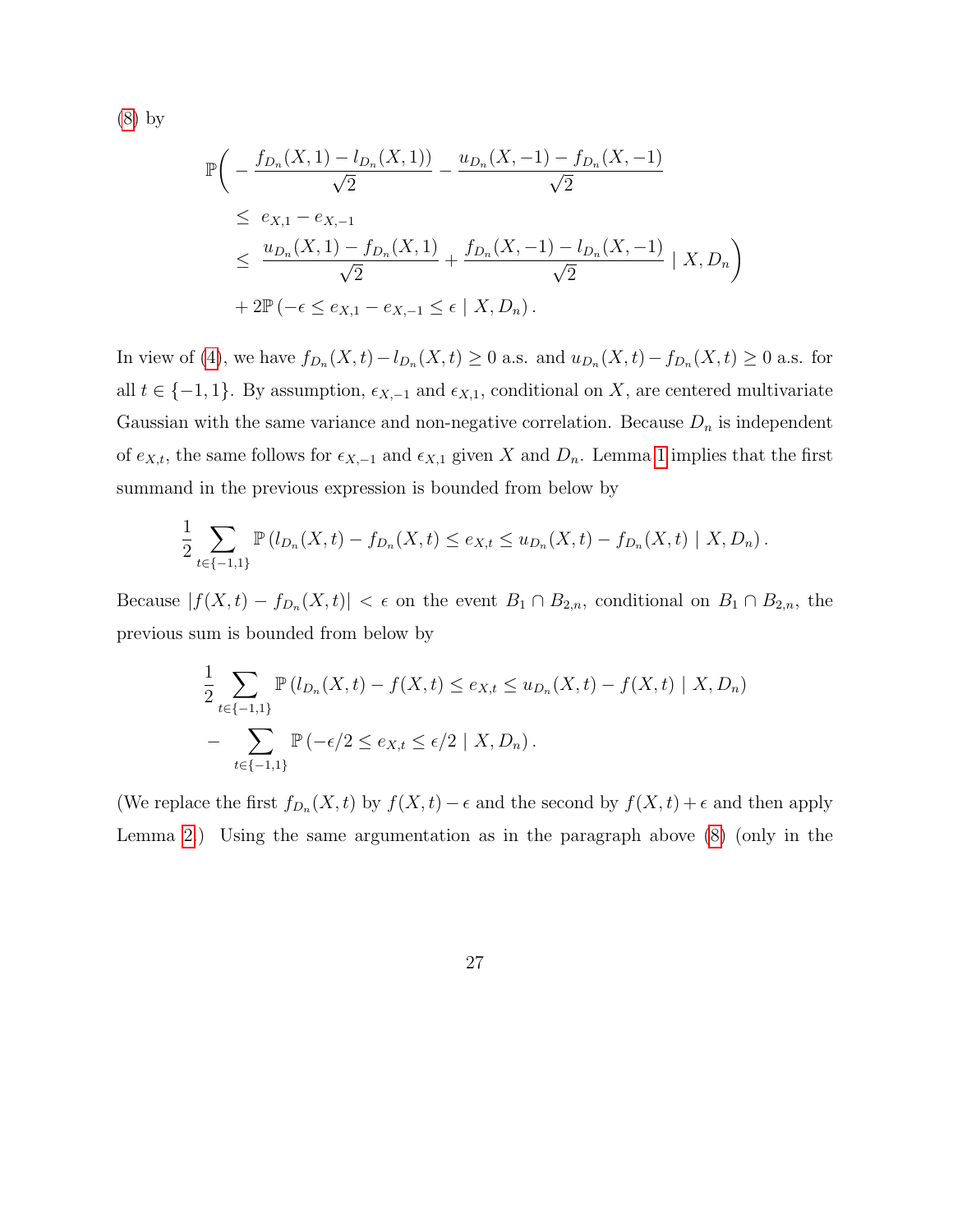reverse direction), we can conclude that [\(8\)](#page-24-0) is bounded from below by

$$
\frac{1}{2} \sum_{t \in \{-1,1\}} \mathbb{P} \left( l_{D_n}(X,t) - f(X,t) \le e_{X,t} \le u_{D_n}(X,t) - f(X,t) \mid B_1 \cap B_{2,n} \right)
$$
\n
$$
- \sum_{t \in \{-1,1\}} \mathbb{P} \left( -\epsilon/2 \le e_{X,t} \le \epsilon/2 \mid B_1 \cap B_{2,n} \right)
$$
\n
$$
- 2\mathbb{P} \left( -\epsilon \le e_{X,1} - e_{X,-1} \le \epsilon \mid B_1 \cap B_{2,n} \right).
$$

Since we want to show that this is bounded from below by  $1 - \alpha$  as  $\mathbb{P}(B_1 \cap B_{2,n})$  converges to 1, it is equivalent to showing that

$$
\frac{1}{2} \sum_{t \in \{-1,1\}} \mathbb{P} \left( l_{D_n}(X,t) - f(X,t) \le e_{X,t} \le u_{D_n}(X,t) - f(X,t) \right) \n- \sum_{t \in \{-1,1\}} \mathbb{P} \left( -\epsilon/2 \le e_{X,t} \le \epsilon/2 \right) \n- 2\mathbb{P} \left( -\epsilon \le e_{X,1} - e_{X,-1} \le \epsilon \right).
$$

is bounded from below by  $1 - \alpha$  as  $n \to \infty$ . Observe that the first summand is equal to

$$
\frac{1}{2} \sum_{t \in \{-1,1\}} \mathbb{P}\left(Y \in [l_{D_n}(X,t), u_{D_n}(X,t)] \mid T = t\right)
$$

which is bounded from below by  $1 - \alpha$  for every n by assumption. Since  $(e_{X,-1}, e_{X,1})'$ conditional on X is multivariate Gaussian, it follows that  $(e_{X,-1}, e_{X,1})'$  has no point mass unconditionally. Because  $\epsilon$  was arbitrary, we can make the second and third summand arbitrarily small.

 $\Box$ 

$$
28 \\
$$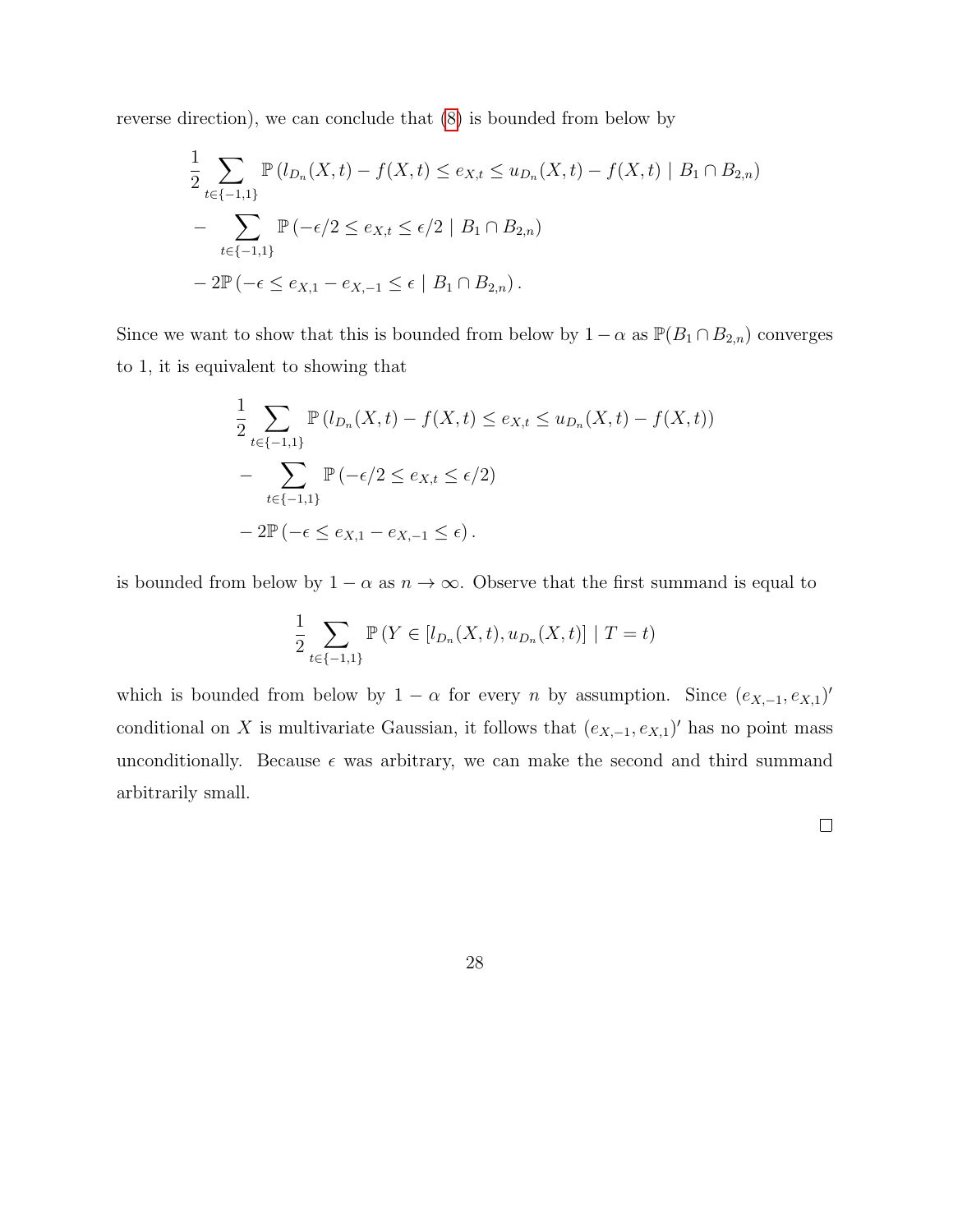## A.3 Proofs of Theorem [4](#page-13-1) and [5](#page-14-2)

Proof of Theorem [4.](#page-13-1) Set

$$
N_t = \sum_{i=1}^n \mathbb{1}_{\{T_i = t\}}.
$$

Observe that  $N_t$  is Binom $(n, p_t)$ -distributed. Conditional on  $\{N_t, T = t\}$ , the set  $D_{n+1,T}(Y)$ has cardinality  $N_t + 1$  and the conditional joint distribution of the random variables in  $m_{D_{n+1}(Y)}(D_{n+1,T}(Y))$  is exchangeable. This implies that the conditional distribution of  $R_{D_{n+1}(Y)}(Y)$  is a discrete uniform distribution on  $\{1,\ldots,N_t+1\}$ . Hence, it follows that

$$
1 - \alpha \leq \frac{\left[ (1 - \alpha)(N_t + 1) \right]}{N_t + 1}
$$
  
=  $\mathbb{P} \left( R_{D_{n+1}(Y)}(Y) \leq \left[ (1 - \alpha)(N_t + 1) \right] | N_t, T = t \right)$   
 $\leq 1 - \alpha + \frac{1}{N_t + 1}$ 

This means that the conditional probability

$$
\mathbb{P}\left(R_{D_{n+1}(Y)}(Y)\leq \lceil (1-\alpha)N_t\rceil \mid T=t\right)
$$

is also bounded from below by  $1 - \alpha$ . For the upper bound, we need to compute the first moment of  $(N_t+1)^{-1}$ , where  $N_t$  is Binom $(n, p_t)$ -distributed. [Chao and Strawderman \(1972\)](#page-29-4) showed that this is equal to  $(1 - (1 - p_t)^{n+1})/((n+1)p_t)$ .  $\Box$ 

Proof of Theorem [5.](#page-14-2) Set

$$
\tilde{N}_t = \sum_{i=m+1}^n \mathbb{1}_{\{T_i = t\}}.
$$

Observe that  $\tilde{N}_t$  is Binom $(n - m, p_t)$ -distributed. Conditional on  $\{\tilde{N}_t, T = t\}$ , the set  $D_{m:(n+1),T}(Y)$  has cardinality  $\tilde{N}_t+1$  and the random variables in  $m_{D_m}(D_{m:(n+1),T}(Y))$  are exchangeable because the dataset  $D_m$  is independent of the random variables in  $D_{m:(n+1),T}(Y)$ .

29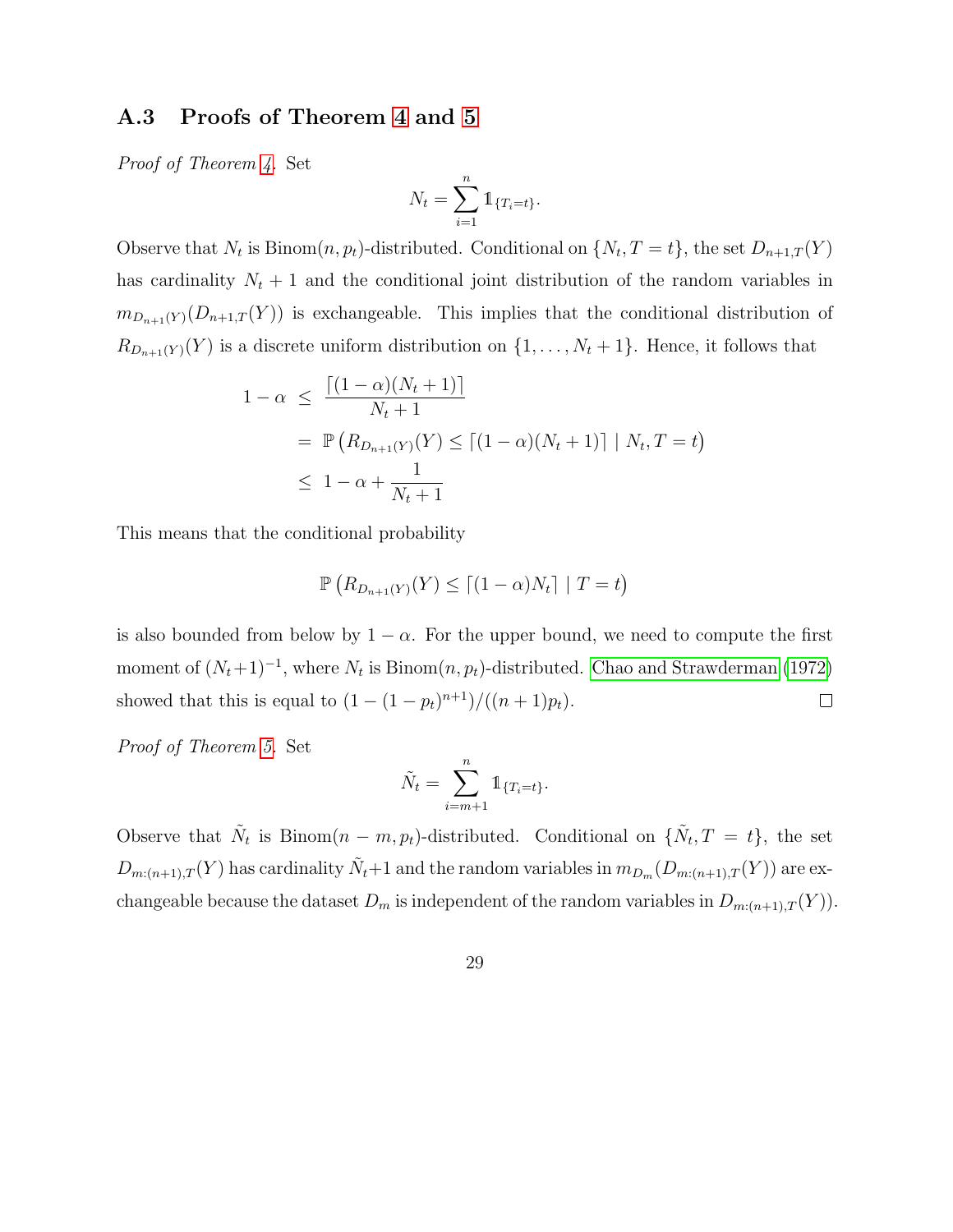This implies that the conditional distribution of  $R_{D_m}(Y)$  is a discrete uniform on  $\{1,\ldots,\tilde{N}_t+\}$ 1} and therefore

$$
1 - \alpha \leq \frac{\left[ (1 - \alpha)(\tilde{N}_t + 1) \right]}{\tilde{N}_t + 1}
$$
  
=  $\mathbb{P}\left(R_{D_m}(Y) \leq \left[ (1 - \alpha)(\tilde{N}_t + 1) \right] | \tilde{N}_t, T = t\right)$   
 $\leq 1 - \alpha + \frac{1}{(\tilde{N}_t + 1)}.$ 

The claim now follows by the same argument as in the proof of Theorem [4.](#page-13-1)

 $\Box$ 

# References

- <span id="page-29-1"></span>Ballarini, N. M., Rosenkranz, G. K., Jaki, T., König, F., and Posch, M. (2018). Subgroup identification in clinical trials via the predicted individual treatment effect. PloS one,  $13(10).$
- <span id="page-29-3"></span>Bauer, B. and Kohler, M. (2019). On deep learning as a remedy for the curse of dimensionality in nonparametric regression. The Annals of Statistics, 47(4):2261–2285.
- <span id="page-29-4"></span>Chao, M. T. and Strawderman, W. E. (1972). Negative moments of positive random variables. Journal of the American Statistical Association, 67(338):429–431.
- <span id="page-29-2"></span>Cybenko, G. (1989). Approximation by superpositions of a sigmoidal function. Mathematics of control, signals and systems, 2(4):303–314.
- <span id="page-29-0"></span>Graf, A. C., Magirr, D., Dmitrienko, A., and Posch, M. (2020). Optimized multiple testing procedures for nested sub-populations based on a continuous biomarker. Statistical Methods in Medical Research, page 0962280220913071.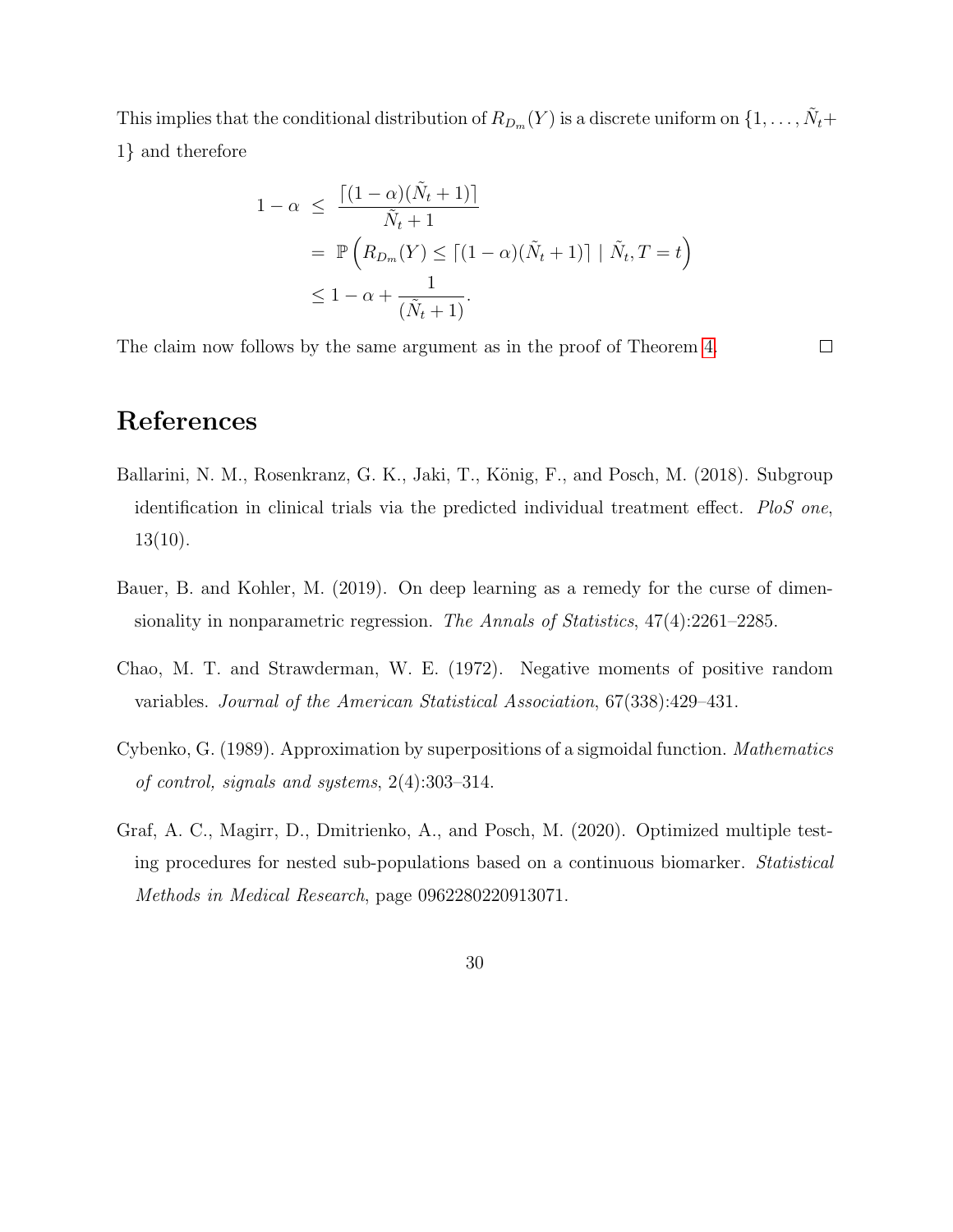- <span id="page-30-4"></span>Hornik, K., Stinchcombe, M., and White, H. (1989). Multilayer feedforward networks are universal approximators. Neural Networks,  $2(5):359 - 366$ .
- <span id="page-30-6"></span>Kivaranovic, D., Johnson, K. D., and Leeb, H. (2019). Adaptive, distribution-free prediction intervals for deep neural networks. arXiv preprint arXiv:1905.10634.
- <span id="page-30-3"></span>Lamont, A., Lyons, M. D., Jaki, T., Stuart, E., Feaster, D. J., Tharmaratnam, K., Oberski, D., Ishwaran, H., Wilson, D. K., and Van Horn, M. L. (2018). Identification of predicted individual treatment effects in randomized clinical trials. Statistical methods in medical research, 27(1):142–157.
- <span id="page-30-5"></span>Lei, J., G'Sell, M., Rinaldo, A., Tibshirani, R. J., and Wasserman, L. (2018). Distributionfree predictive inference for regression. Journal of the American Statistical Association, 113(523):1094–1111.
- <span id="page-30-0"></span>Pellegrini, F., Copetti, M., Bovis, F., Cheng, D., Hyde, R., de Moor, C., Kieseier, B. C., and Sormani, M. P. (2019). A proof-of-concept application of a novel scoring approach for personalized medicine in multiple sclerosis. Multiple Sclerosis Journal, page 1352458519849513.
- <span id="page-30-7"></span>Romano, Y., Patterson, E., and Candes, E. (2019). Conformalized quantile regression. In Advances in Neural Information Processing Systems, pages 3538–3548.
- <span id="page-30-1"></span>Rubin, D. B. (1974). Estimating causal effects of treatments in randomized and nonrandomized studies. Journal of educational Psychology, 66(5):688.
- <span id="page-30-2"></span>Rubin, D. B. (2005). Causal inference using potential outcomes: Design, modeling, decisions. Journal of the American Statistical Association, 100(469):322–331.